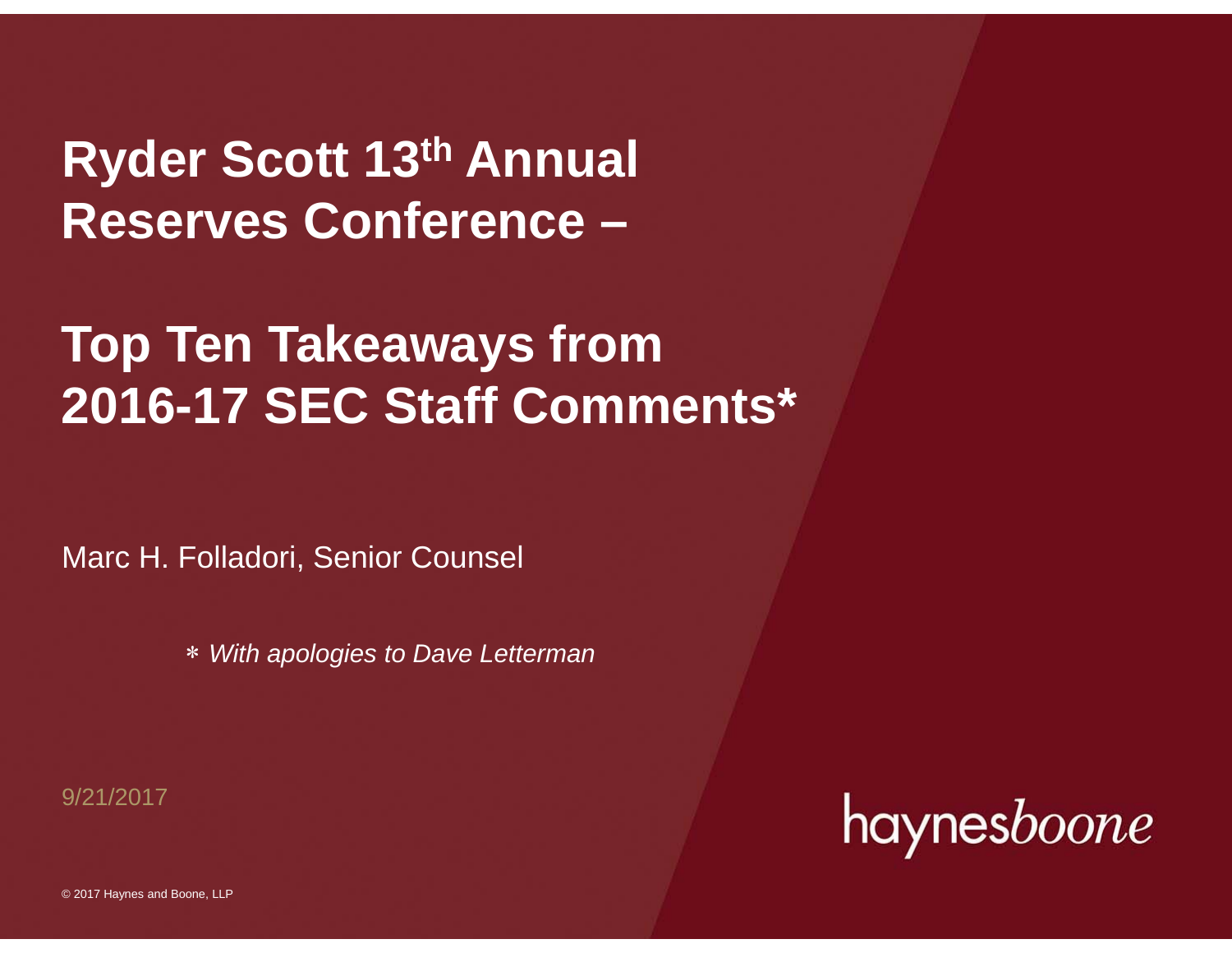### **Reserves Disclosure Requirements**

- Principal sources
	- г Regulation S-X ("Reg S-X") Rule 4-10(a) – "Financial accounting and reporting for oil and gas producing activities" under federal securities laws
	- ×. Regulation S-K ("Reg S-K") Item 1200 *et seq*. – "Disclosure by Registrants Engaged in Oil and Gas Producing Activities"
	- ш FASB ASC Topic 932 – "Extractive Activities – Oil and Gas"
	- ×. Compliance and Disclosure Interpretations (C&DIs) issued by SEC staff in October 2009 and updated in 2013
	- International Financial Reporting Standards (IFRS)
- $\mathcal{L}(\mathcal{L})$  Comment letters express the views of SEC staff on E&P companies' public filings and compliance with SEC rules.

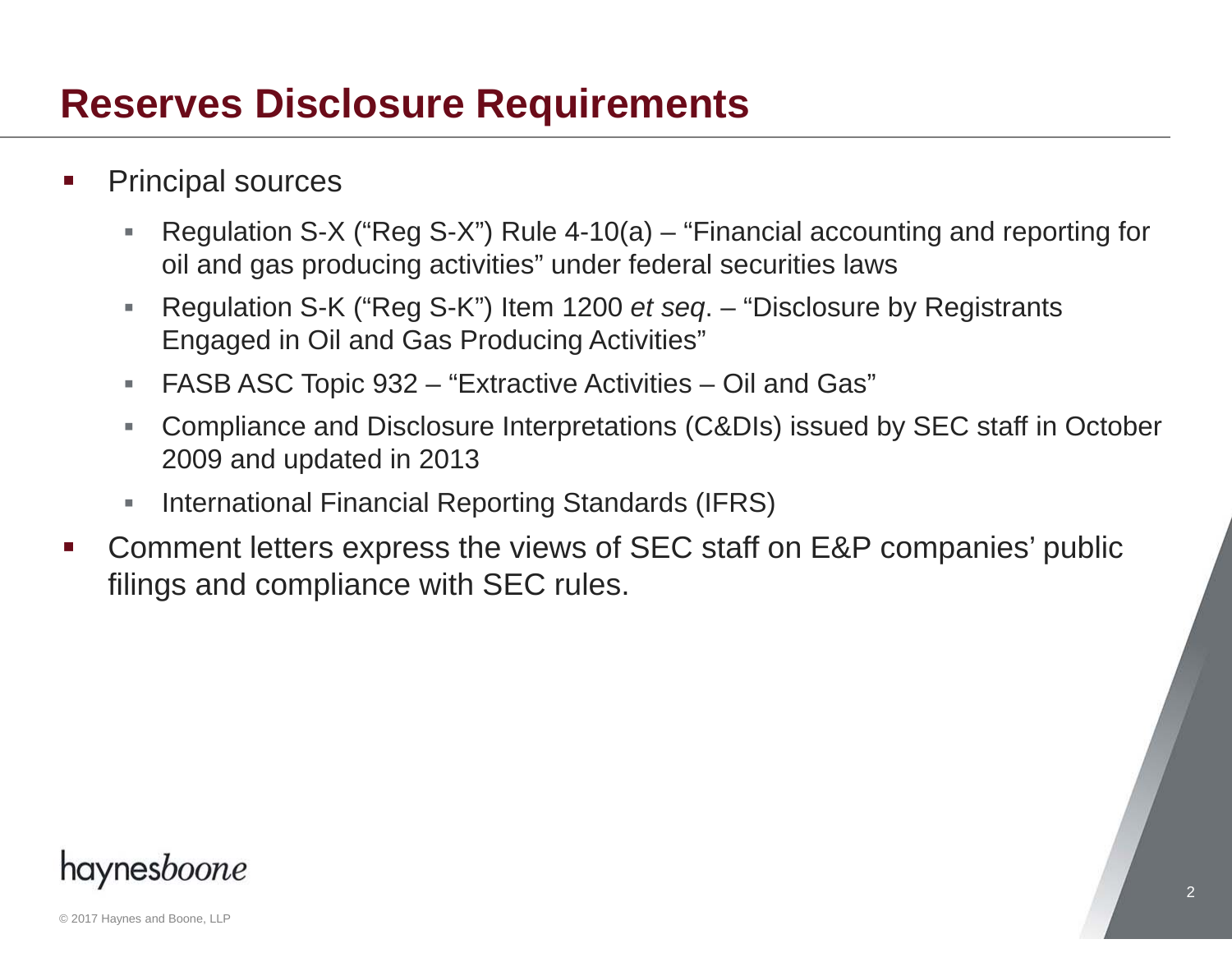# **Preliminary Observations on the 2016-17 Review Period**

- Consistent with comment letters and responses publicly released by the SEC during 2015-2016, the comments and responses released during 2016-17 continued to reflect a more detailed and in-depth staff review of companies.
- $\mathcal{L}(\mathcal{L})$  Companies applying the successful efforts accounting method received more comments relating to accounting practices and impairment than previously.
	- $\mathcal{L}_{\mathcal{A}}$  Still, some full-cost method companies received comments.
		- Your standardized measure includes an estimate of \$173 million for future development costs, but the description of your DD&A computation does not appear to include estimates of future development costs to be incurred in developing your proved reserves as part of the costs to be amortized against your capitalized costs, as required under Reg S-X 4-10(c)(3)(i).
			- D. *Unit Corp*. (July 10, 2017)
- $\mathcal{L}_{\mathcal{A}}$  Considerably less comments were issued to companies that, over a number of periods, had repeatedly and materially changed their development plans for their PUDs, than was the case in the 2015-16 review period.

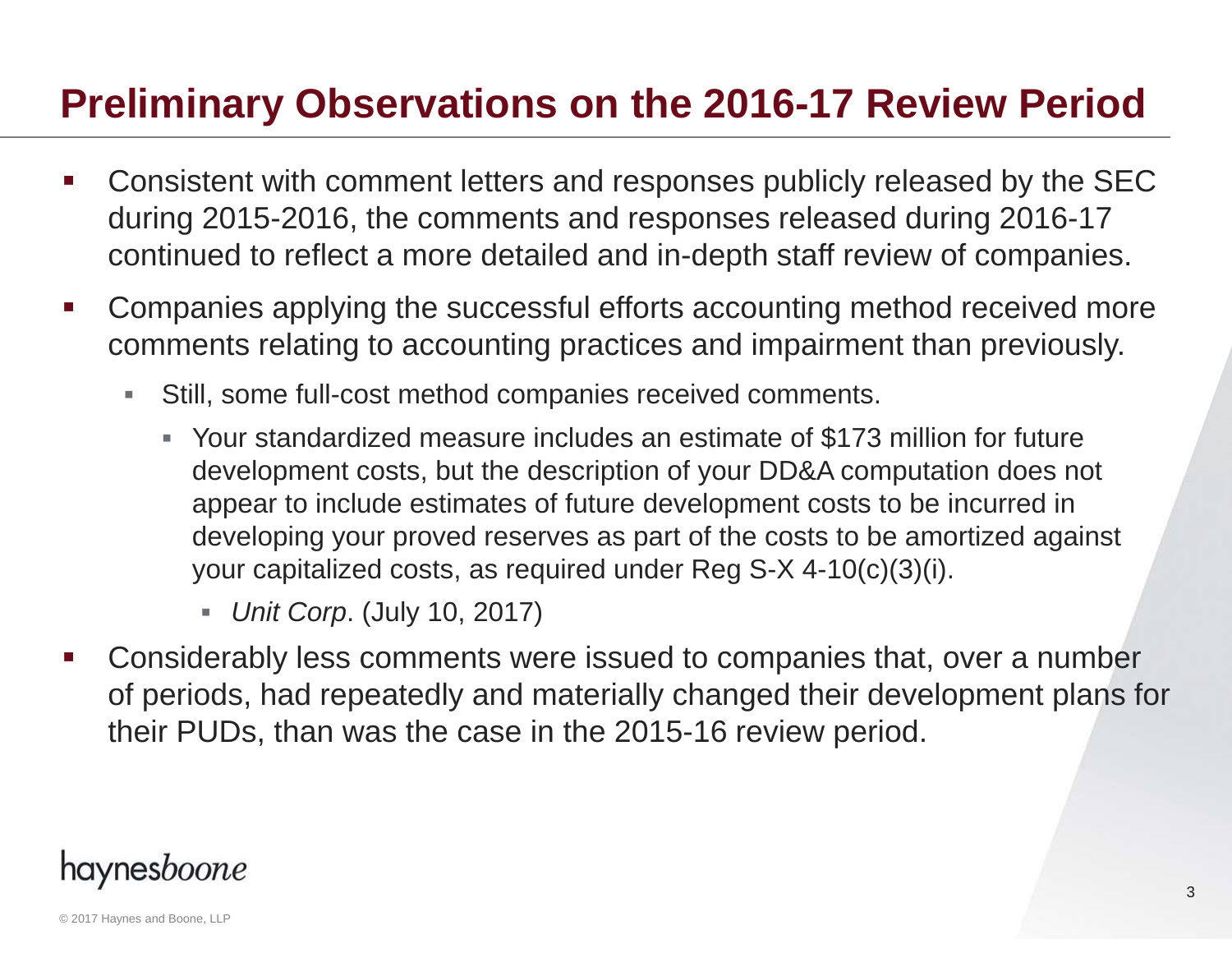### **Fewer Comments on Continual Periodic Changes to Companies' Development Plans**

- Reg. S-X Rule 4-10(a)(22) defines "proved oil and gas reserves" as those quantities of oil and gas that:
	- $\blacksquare$  By analysis of geoscience and engineering data, can be *estimated* with *reasonable certainty* to be *economically producible* from a date forward,
	- $\mathcal{L}_{\mathcal{A}}$  From known reservoirs and under existing economic conditions, operating methods and regulations,
	- $\mathcal{L}_{\mathcal{A}}$ Prior to the time when the contracts granting the right to operate expire.
- $\mathcal{L}(\mathcal{L})$  Reg. S-X 4-10(a)(31) defines "undeveloped oil and gas reserves."
	- $\blacksquare$  It provides that undrilled locations can be classified as having undeveloped oil and gas reserves only if the company has *adopted a development plan* indicating that those locations are *scheduled to be drilled within 5 years*, unless the specific circumstances justify a longer time.

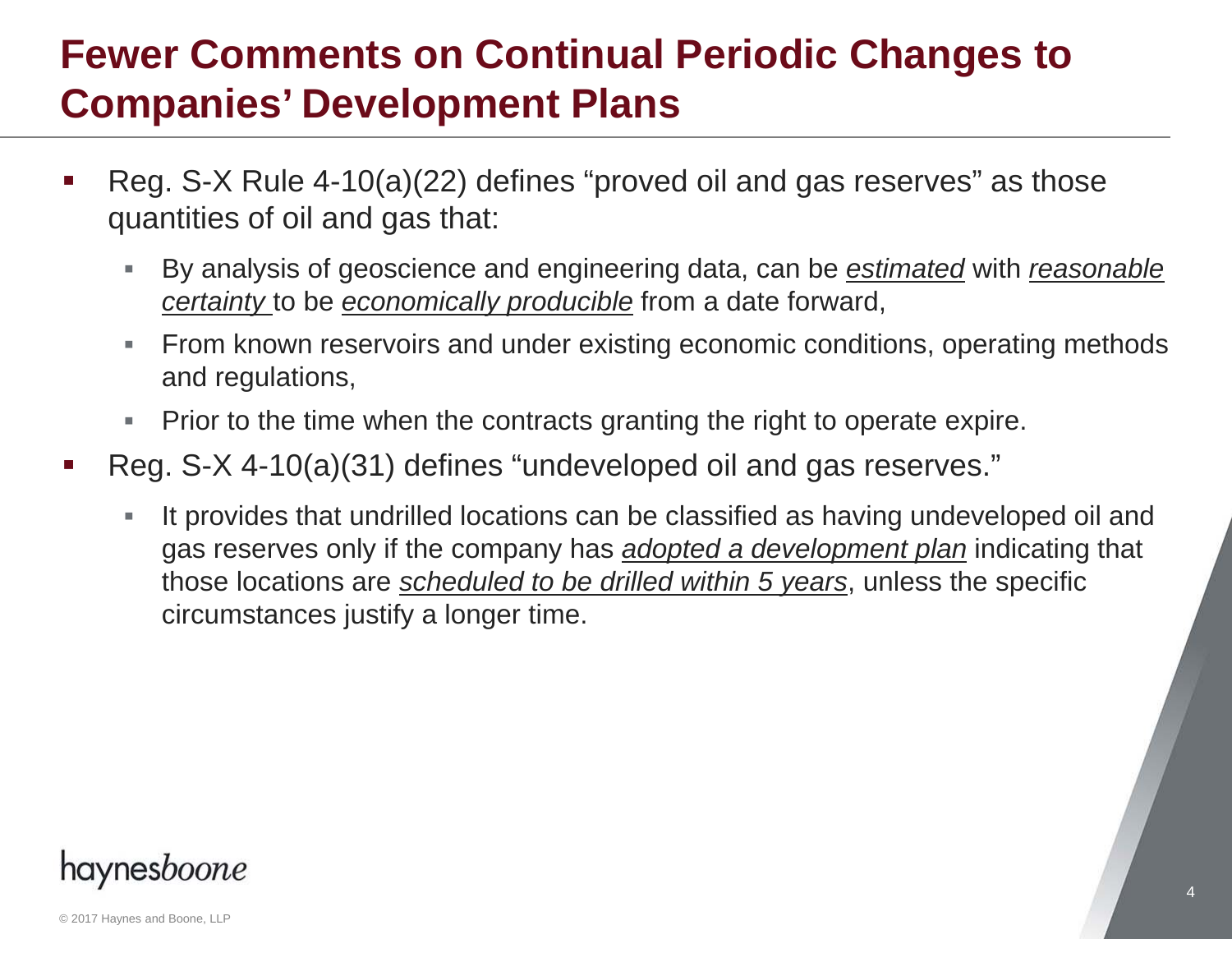# **Fewer Comments on Continual Periodic Changes to Companies' Development Plans (cont.)**

- C&DI Question 131.04: undeveloped oil and gas reserves definition requires the company to have adopted a development plan – what constitutes "adoption"?
	- $\blacksquare$ The "mere intent" to develop, without more, does not constitute "adoption."
	- $\mathbb{R}^n$ Instead, "adoption requires a final investment decision."
- $\mathcal{L}_{\mathcal{A}}$  In 2014-2016, the staff issued a number of comments to companies that had repeatedly modified their development plans from year to year without (in the staff's opinion) adequately disclosing their reasons for doing so.
- $\mathcal{L}_{\mathcal{A}}$  There were still some pertinent comments on this topic in 2016-2017:
	- $\mathbb{R}^n$  You made substantial revisions to your reserves by reclassifying locations formerly booked as PUDs to the probable category – explain reasons for changes in your plans as to those PUDs. How did you comply with the requirement of "reasonable certainty" for proved reserves relating to an adopted development plan and schedule? Or, was there only a "mere intent" to develop your PUDs?
		- *Rice Energy Inc*. (Sept. 20, 2016)

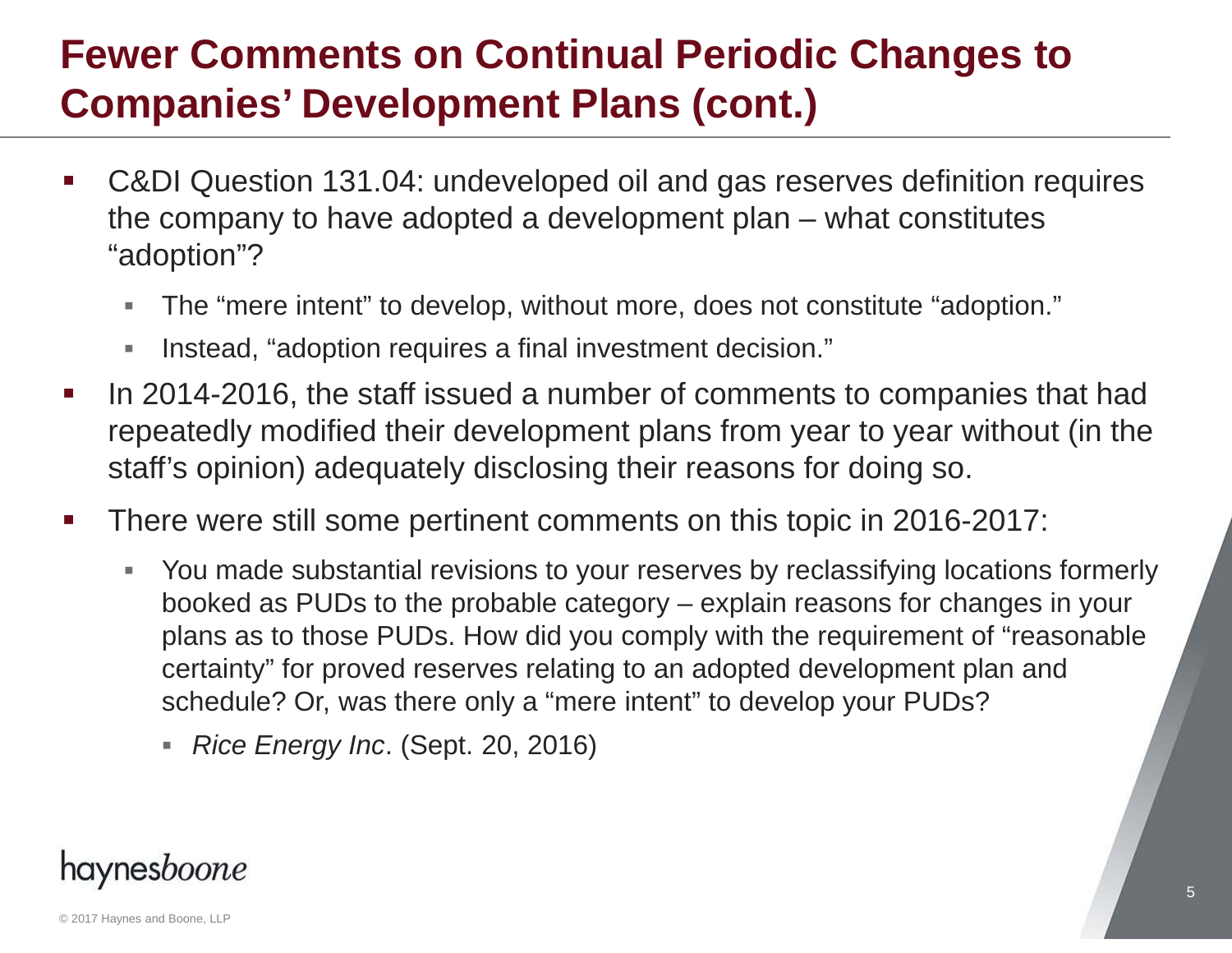### **No. 10 – Big Brother's Still Watching: Numerous NOCs and Other Foreign Registrants Received Staff Comments**

- $\mathcal{L}_{\mathcal{A}}$  During the 2016-17 review period, more comments were issued to foreign registrants (*see Annex A*), many indicating an increased staff focus on non-U.S. companies' compliance with IFRS and IFRS interpretations.
	- $\mathcal{L}_{\mathcal{A}}$  Address the uncertainty in commodity prices by providing a discussion and analysis of the reasonably likely effects of a continuation of the lower prices you describe to your operating results, liquidity and capital resources – also, address the potential impact of prices not rising to the levels used in your internal forecasts.
		- *Statoil ASA* (Dec. 5, 2016)
	- $\mathbb{R}^n$  You disclose that you must incur transportation capacity reservation costs in order to deliver your produced gas to market – the portion of those costs incurred over the forecasted life of your proved reserves should be considered in determining the economic producibility of the reserves. To the extent the revenue from your proved reserves does not offset the costs of operations (including applicable transportation costs), the quantities are not considered to be economically producible and should not be reported as proved reserves.
		- *Sasol Limited* (Aug. 30, 2016)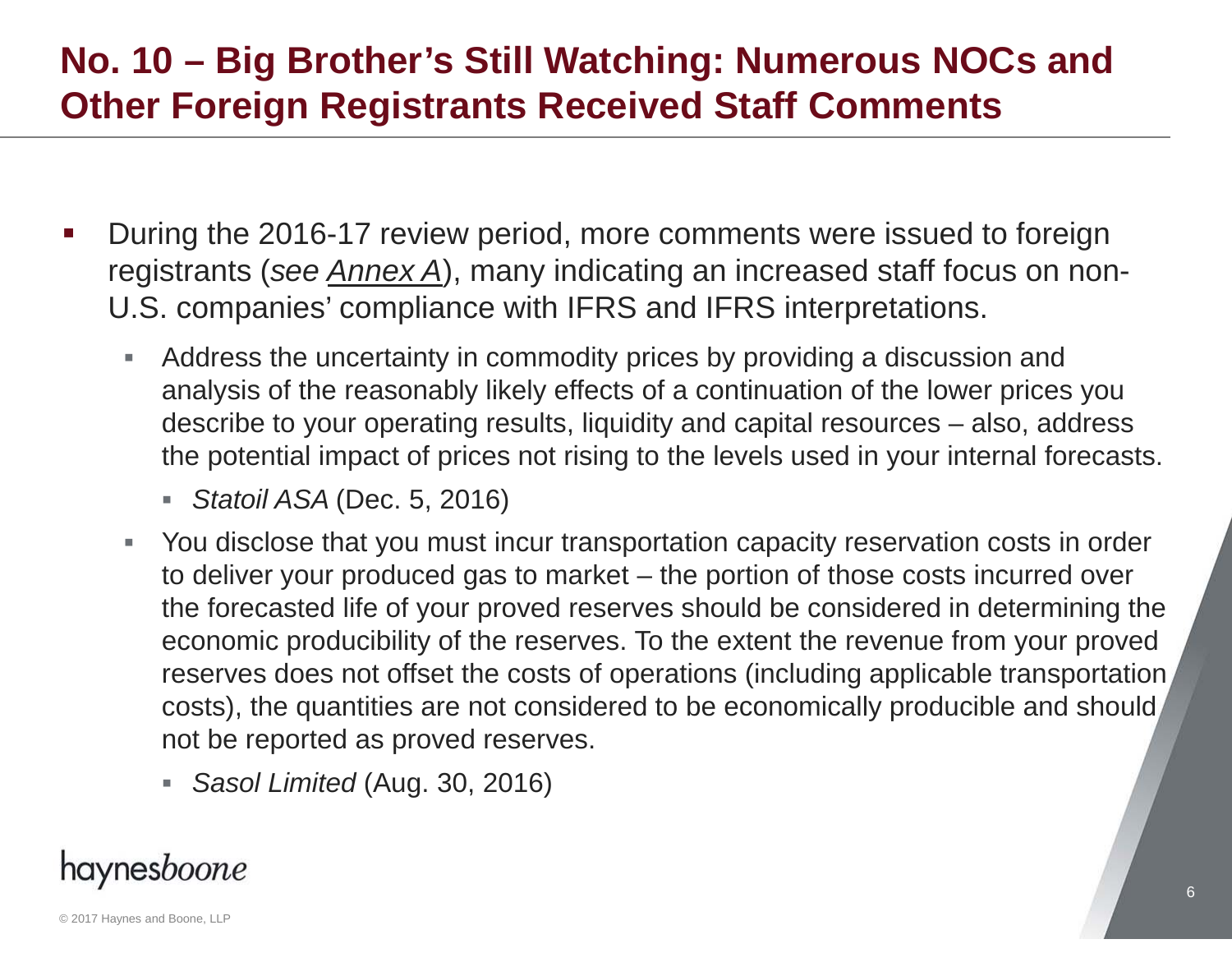# **No. 9 – Taste Your Words Before You Spit Them Out: Earnings Reports and Other Company Communications**

- Greater staff focus on disclosures in companies' quarterly earnings press releases and other public communications.
	- ×. "Non-GAAP financial measures" (*e.g*., "EBITDDAX")
		- You use the term "PV-10," which you have defined as estimated discounted future cash flow before tax expenses - revise your presentation to provide a reconciliation of this non-GAAP measure to the standardized measure of discounted future net cash flows, the nearest GAAP-basis measurement, for each period presented.
			- *Lucas Energy, Inc*. (now *Camber Energy, Inc*.) (May 10, 2016)
	- a. SEC vs. non-SEC disclosures
		- Reconcile inconsistencies between your Carbon Disclosure Project (CDP) Report (where you described uncertainty about new climate change regulations potentially leading to "increased operational costs" and being "virtually certain" to occur, having a "high" impact on business operations) and your 2016 proxy statement (you currently consider "regulatory risks around air and GHG emissions to have no significant unmanageable impacts to [your] operations").
			- *Anadarko Petroleum Corp* (Sept 16, 2016)

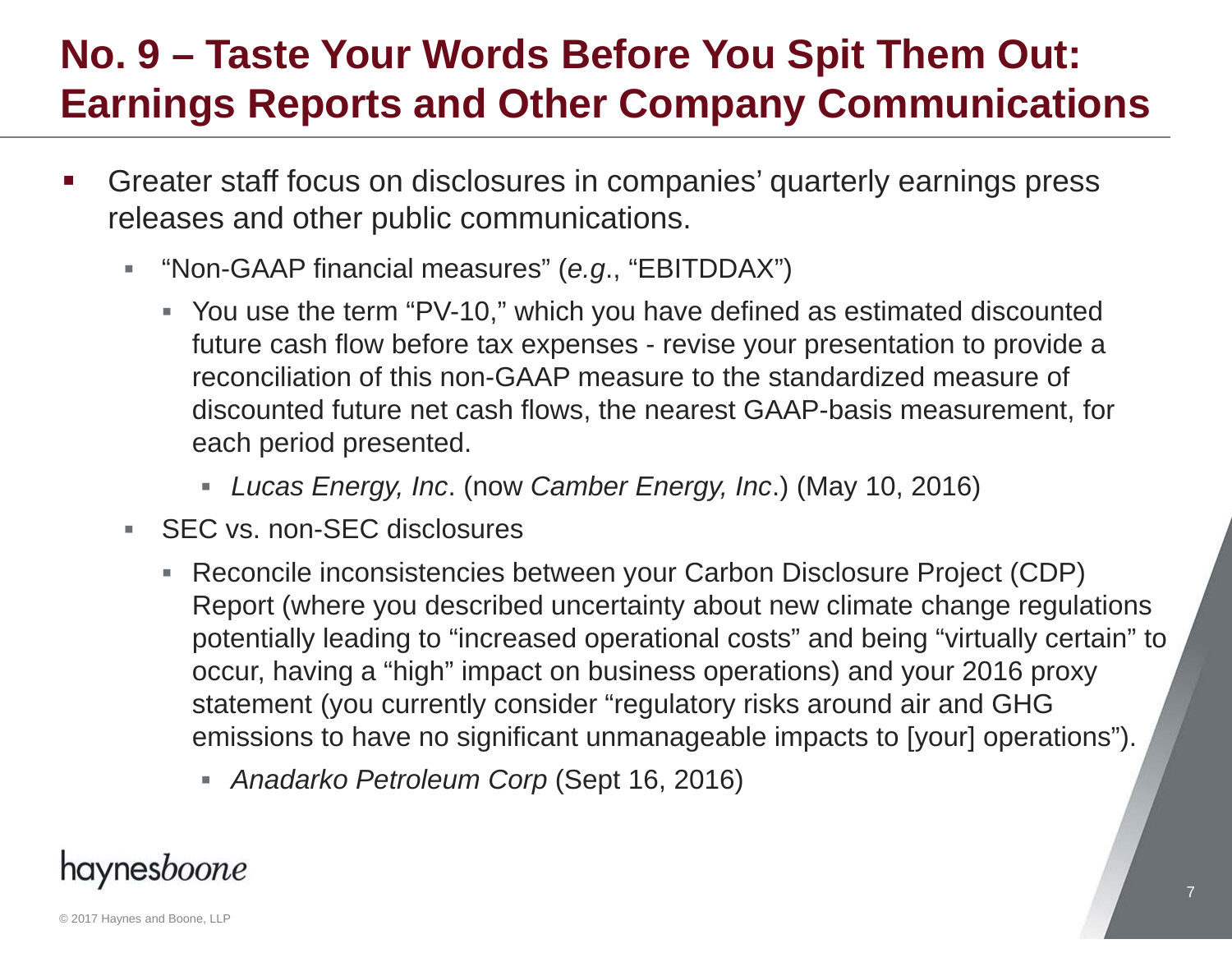### **No. 9 – Taste Your Words Before You Spit Them Out: Earnings Reports and Other Company Communications (cont.)**

- A portion of the headlines to your February 2016 earnings release stated that you had "replace[d] 192% of 2015 production, excluding price revisions."
	- $\blacksquare$  However, well into the body of the press release, you also disclosed that your total net proved reserves had decreased by 15% (which included a 574 MMBoe reduction from revisions due to price).
	- a. Staff: For a more "balanced" discussion, your disclosure should be revised to present the change in total proved reserves.
		- *EOG Resources, Inc*. (July 27, 2016)
- You state that you "identified 202 potential horizontal drilling locations in up to ten formations from Brushy Canyon down through the Wolfcamp B" – revise your disclosure to clarify the fact that only 25 of the locations were associated with PUDs at 12/31/16.
	- $\blacksquare$ *Rosehill Resources Inc*. (Feb. 14, 2017)

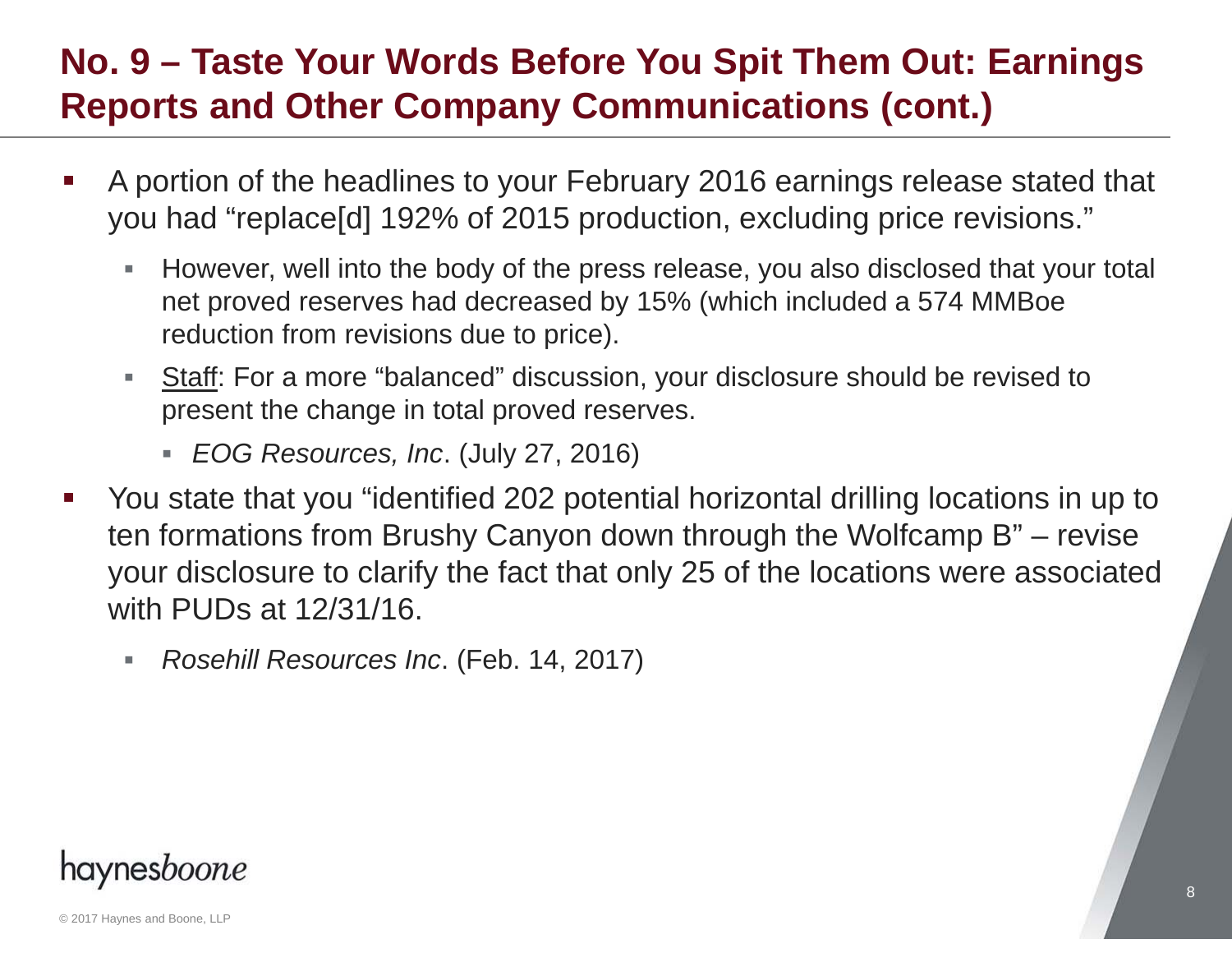# **No. 8 – More Cowbell: Provide More Detail in Your Financial Disclosures**

- Explain how you are not in compliance with the terms of your credit agreement – also, provide quantified information about your current compliance with the debt covenants in your credit agreement.
	- *Legacy Reserves LP* (Nov. 29, 2016)
- $\mathcal{L}_{\mathcal{A}}$  Provide more information about your derivatives arrangements and hedging strategy that will enable an investor to ascertain whether your past results are indicative of your future performance – compare the derivative arrangements entered into in prior periods to those currently in place – also, explain how differences in their terms affect your ability to mitigate the potential effects of changes in oil and gas prices on your results of operations and cash flows.
	- $\blacksquare$ *WildHorse Resource Development Corp* (Sept. 8, 2016)
- In light of the current commodity prices and the redeterminations occurring in 2016 in your borrowing base and under your merger partner's senior bank credit facility that you described, how do you believe there is a reasonable expectation of securing a borrowing base of at least \$44.0 million?
	- $\blacksquare$ *Yuma Energy, Inc.* (Aug. 15, 2016)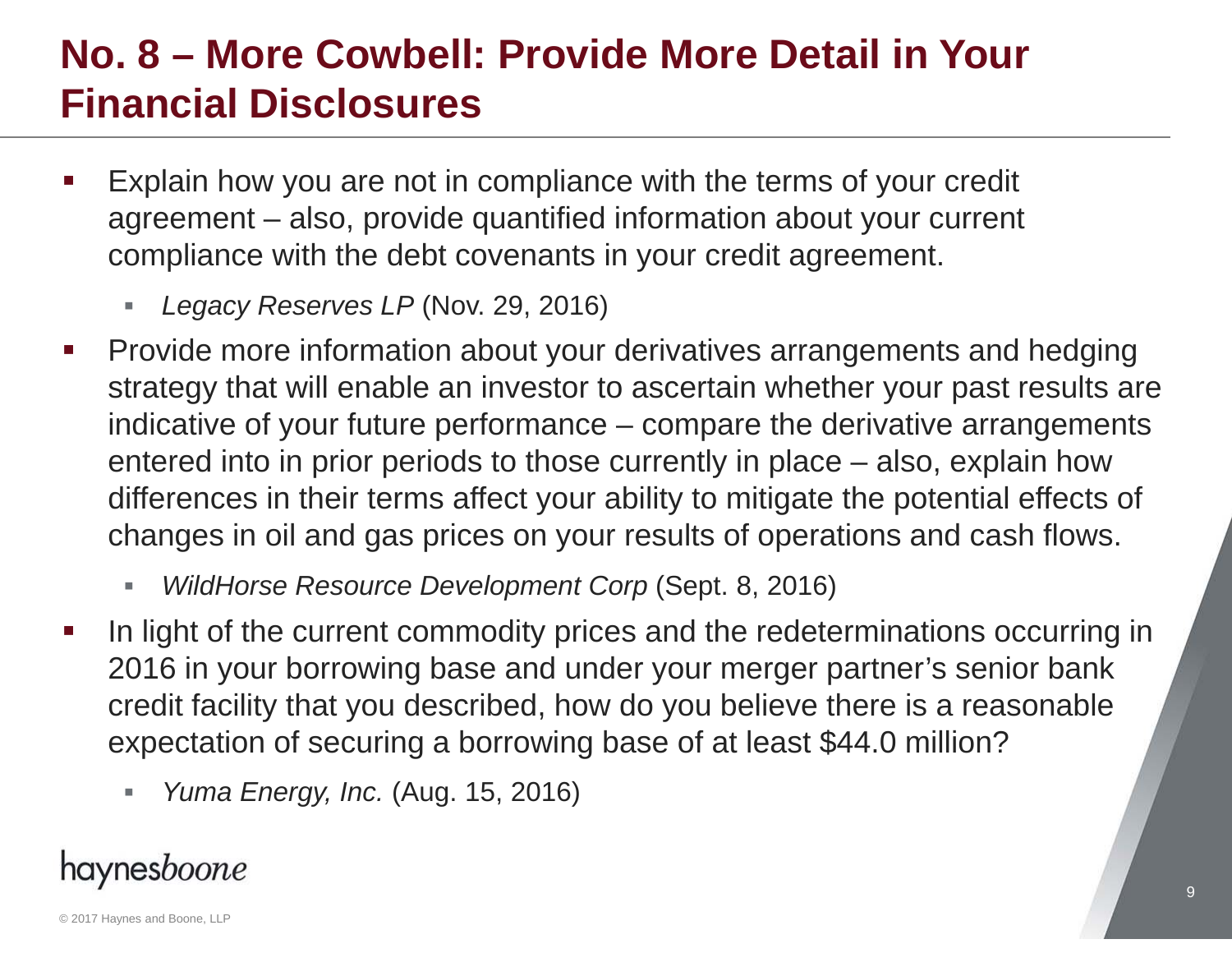# **No. 7 – You Don't Miss Your Water Till Your Well Runs Dry: PUDs on Acreage that Will Expire Soon**

- PUDs associated with acreage in leases or concessions that will expire before the scheduled date(s) of initial development of those PUDs
	- $\blacksquare$  What are quantities of PUDs attributed to acreage on leases or concessions that will expire before the scheduled date(s) for their initial development? – address approach you will employ to forestall the expiration of that acreage.
		- *BP plc* (Sept. 7, 2016)
	- $\mathcal{L}_{\mathcal{A}}$  ~23% and 61% of your total net undeveloped acreage in the Marcellus & Utica are scheduled to expire over next 3 years – to what extent did you assign any PUDs to locations currently scheduled to be drilled after lease expiration?
		- *Antero Resources Corp*. (Dec. 21, 2016)
	- ×. Over half of your total net undeveloped acres will expire in 2016 – to what extent have you assigned PUD reserves to locations currently scheduled to be drilled after lease expiration? Expand your disclosure to explain the steps necessary to extend the expiration time of those leases.
		- *Concho Resources Inc*. (June 17, 2016)

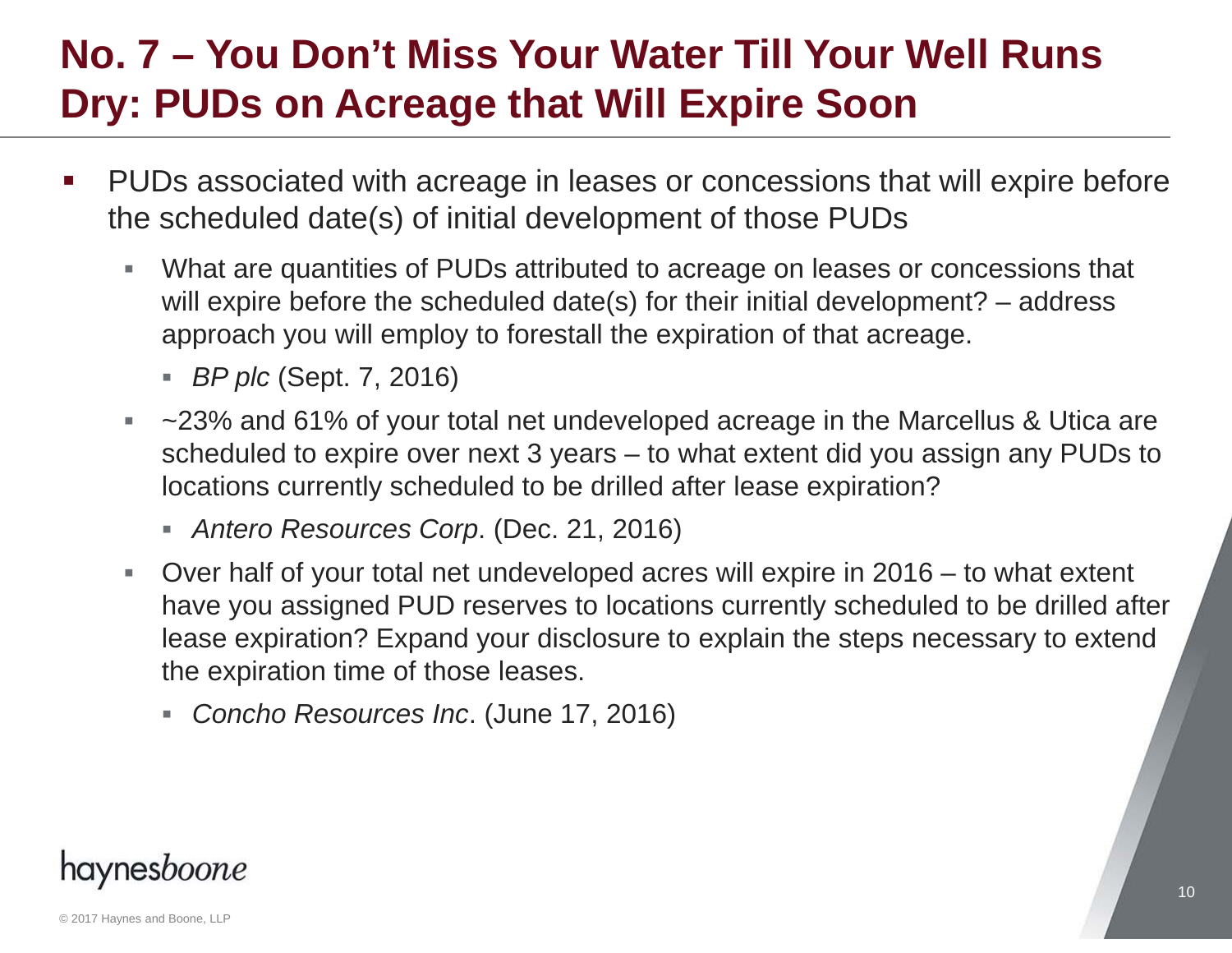### **No. 6 – The Future Depends on What We Do in the Present: Commodity Price Trends – Especially Downward**

- $\mathcal{L}_{\mathcal{A}}$  You say that a continuation of depressed commodity prices may result in significant downward adjustments to your reserves – provide information quantifying the expected impact of the current commodity price environment on your reserves, and the effect of different scenarios regarding changes in commodity prices that you consider reasonably likely to occur.
	- ш *Eclipse Resources Corp* (Aug. 9, 2016)
- $\mathcal{L}_{\mathcal{A}}$  If it is reasonably likely that known trends/uncertainties regarding prices will have a material effect on your results of operations, liquidity or capital resources, add a reasonably detailed discussion and analysis, including, where reasonably practicable, quantification of the impact of the current price environment.
	- *China Petroleum & Chemical Corp*. (Feb. 3, 2017)
- $\mathcal{C}^{\mathcal{A}}$  Provide a discussion and analysis of the reasonably likely effect of continued lower prices and the other factors you cite, such as market uncertainty, on your liquidity and capital resources. Address the potential impact of prices not rising to the prices used in your internal price forecasts, including potential impairments.
	- $\blacksquare$ *CNOOC Ltd*. (Jan. 12, 2017)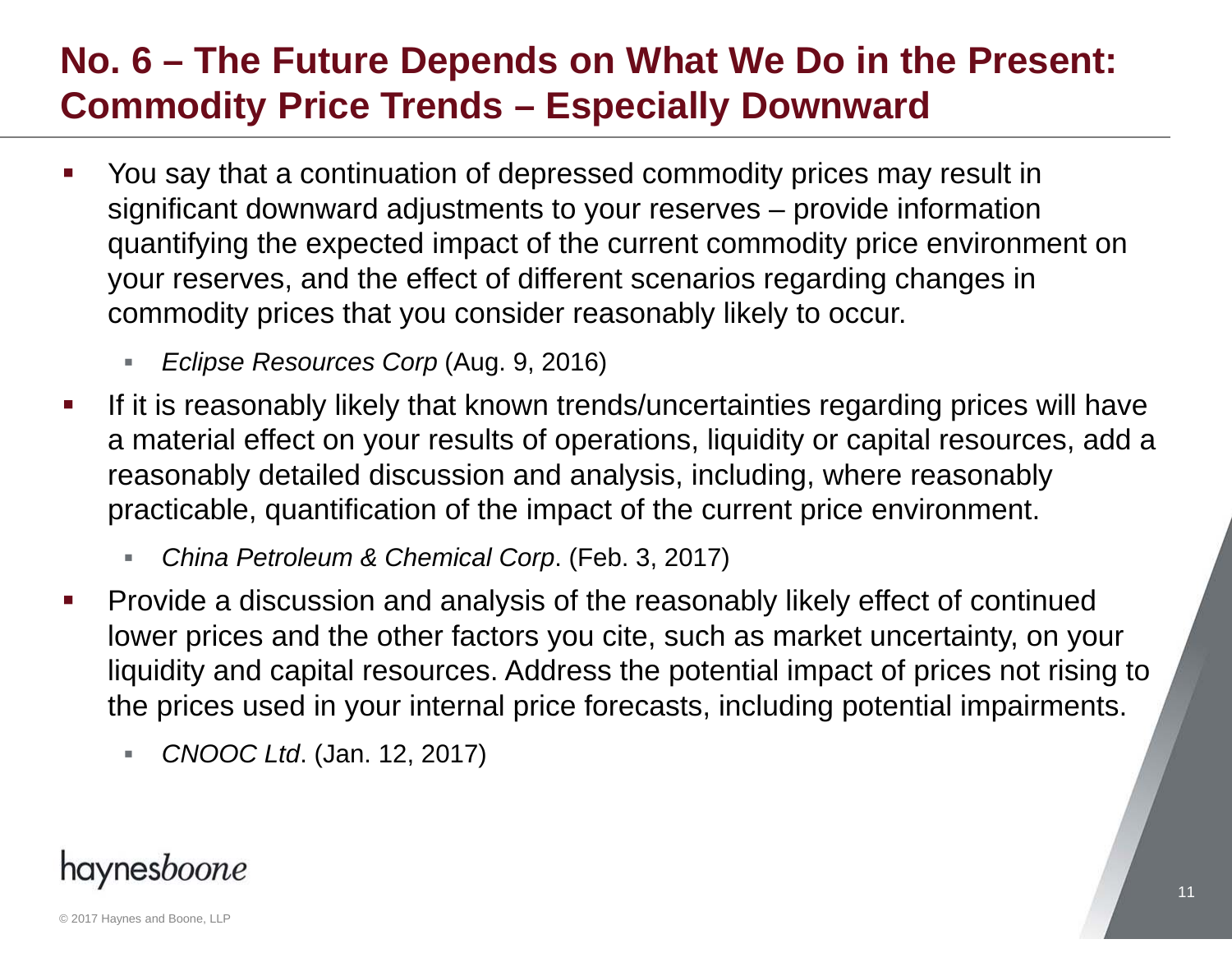### **No. 6 – The Future Depends on What We Do in the Present: Commodity Price Trends - Especially Downward (cont.)**

- You say you "dropped 38 South Texas Eagle Ford PUD cases" from your reserve report due to their lack of economic viability at the lower commodity prices – to the extent your commitment to proceed with development is dependent on future improvement in prices, quantify the volumes involved and discuss important economic factors or material uncertainties about your plans and development schedule (*referring to* FASB ASC 932-235-50-10).
	- *Abraxas Petroleum Corp*. (Dec. 15, 2016)
- $\mathcal{L}(\mathcal{L})$  You say you revised your long-term price outlook in 2015, resulting in impairment charges in 2015, and you note that further downward revisions would lead to further impairments that are likely to be material.
	- 1) Provide more detailed discussion of trends in your long-term oil and gas price outlook, and describe the reasonably possible material impact of further downward revisions; and
	- 2) Quantitative disclosure regarding effects of known material trends and uncertainties should be considered, and may be required to the extent material, if the quantitative information is reasonably available.
	- ш *Royal Dutch Shell plc* (Aug. 16, 2016)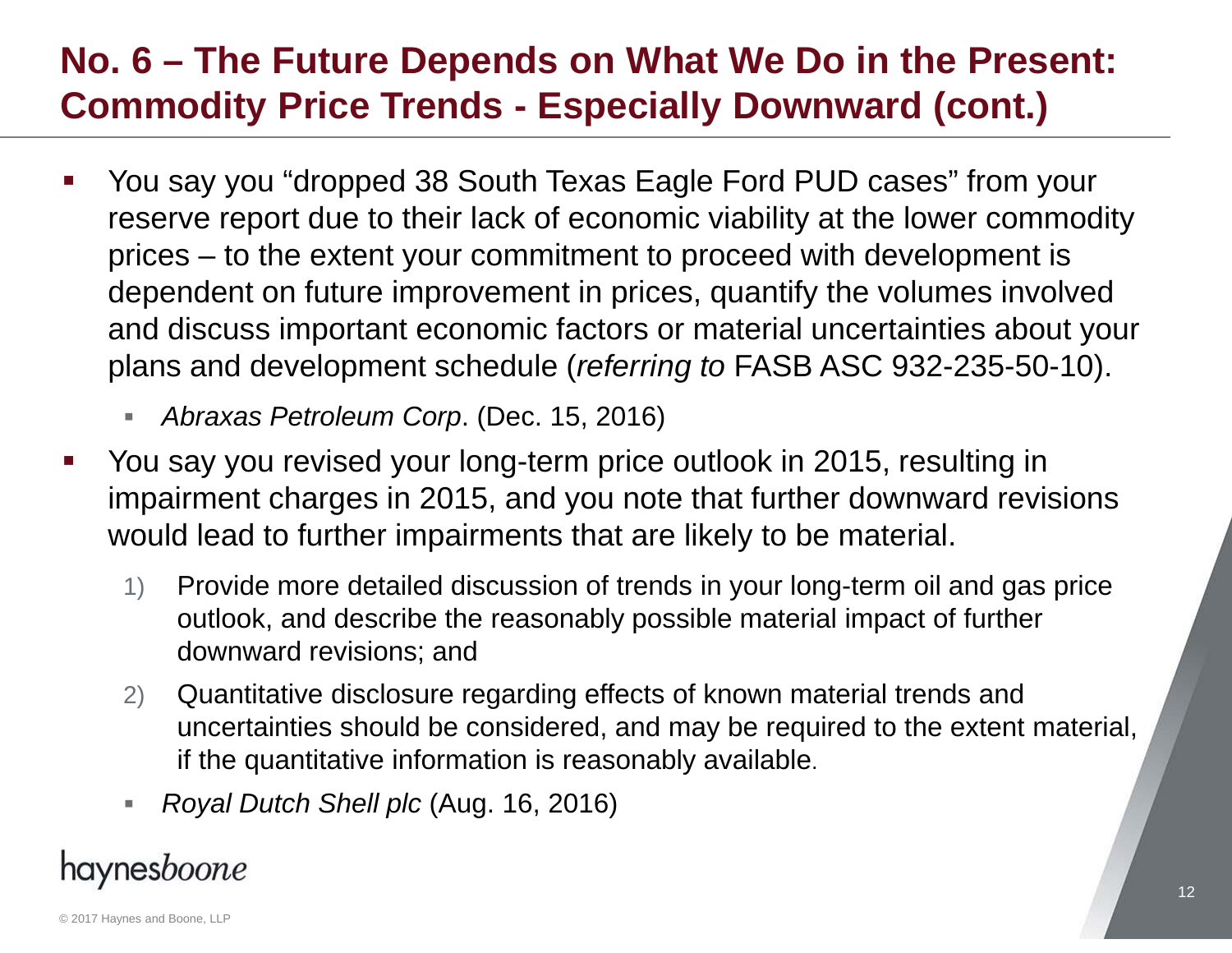# **No. 5 – What, Me Impaired?: Property Impairment**

- Explain how the prices you applied for impairment testing in 2014 & 2015 reflected the most recent budgets & forecasts approved by your management for those periods – explain the relationships between the prices and processes you used for budgeting and forecasting and for project screening.
	- D. *Royal Dutch Shell plc* (Nov. 1, 2016)
- $\mathcal{L}(\mathcal{L})$  and  $\mathcal{L}(\mathcal{L})$  and  $\mathcal{L}(\mathcal{L})$  You say it is reasonably possible that prices used in future impairment evaluations may decline and result in impairment charges – (i) address risks resulting from the uncertainty associated with commodity price assumptions, and (ii) analyze the sensitivity to change of the assumptions underlying your estimates, based on outcomes reasonably likely to occur.
	- $\blacksquare$ *RSP Permian, Inc*. (Dec. 5, 2016)
- Your asset group most at risk of impairment is a group of properties and a gathering system located in the US – why have you grouped these assets for impairment testing? How are the cash flows from the gathering system assets largely independent of the cash flows of the oil and gas assets?
	- $\blacksquare$ *Anadarko Petroleum Corp* (Oct. 19, 2016)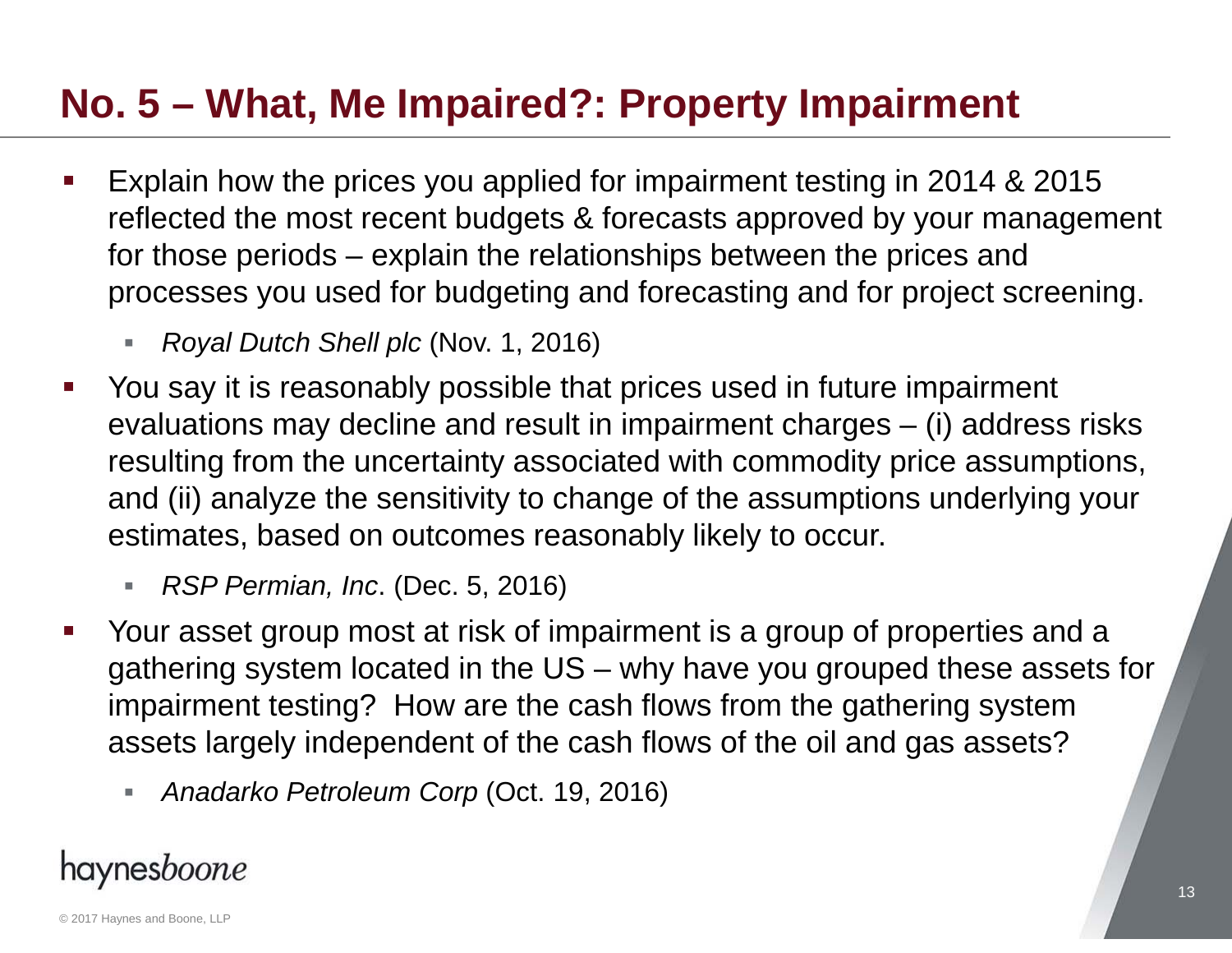# **No. 5 – What, Me Impaired?: Property Impairment (cont.)**

- You state that the carrying values of your proved properties are evaluated for impairment at the "formation level." How is this policy applied? How is a formation level determined? Is this policy consistent with the requirement to group assets at the lowest level for which identifiable cash flows are largely independent of the cash flows of other assets and liabilities – *e.g*., a field?
	- □ *Rice Energy Inc*. (Sept. 20 and Dec. 9, 2016)
- At 12/31/15, there was a significant difference between your net capitalized costs of \$7.1 billion and your standardized measure of \$1.3 billion.
	- $\mathcal{L}_{\mathcal{A}}$  Address material implications of uncertainties associated with the methods, assumptions and estimates underlying your assessment process;
	- ×. Describe your key assumptions used in your assessment, including short-term and long-term commodity price assumptions; and
	- $\blacksquare$  Address the degree of uncertainty associated with these key assumptions and discuss the potential events that your management reasonably expects could negatively affect your key assumptions.
		- *WPX Energy, Inc*. (June 22, 2016)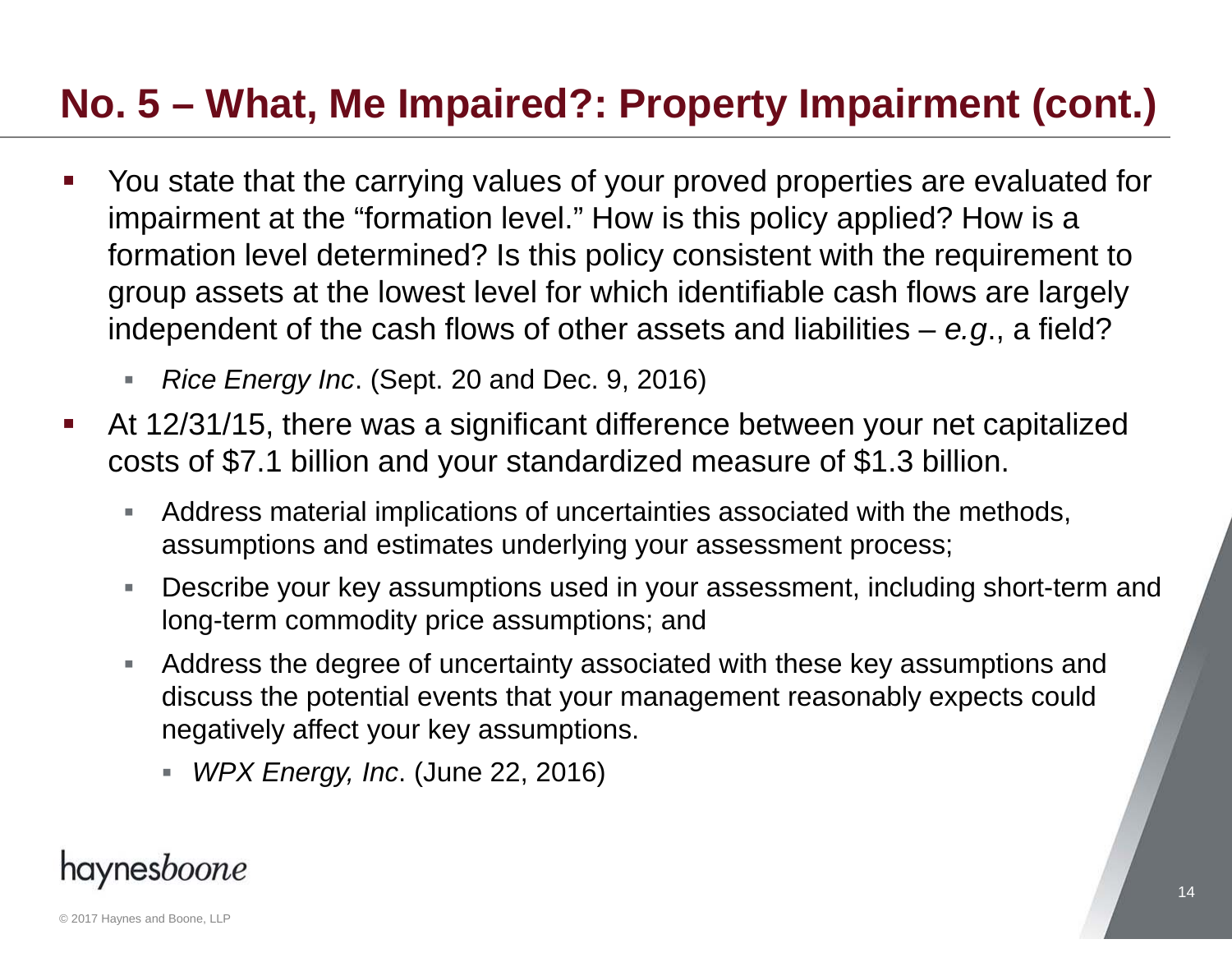### **No. 4 – The Whole is Less Than the Sum of the Parts: Standardized Measure Calculations**

- *Hess Corp* (Sept. 27, 2016)
	- г You've been without a means to deliver your Libyan production to market for over two years – explain why the forecasted future production quantities used in your standardized measure represent quantities that have reasonable certainty required to be economically producible to support their classification as proved reserves.
	- $\blacksquare$  Confirm that abandonment costs for your proved properties are included as part of the future development costs used in your calculation of the standardized measure.
- Your average unit production cost for 2015 (\$0.35/Mcfe) seems low compared to the midstream costs you incurred in 2015 (a per unit cost of \$0.69/Mcfe – \$138.6 mil 2015 midstream costs ÷ 200.1 Bcfe total production volumes) and to the projected unit production cost implicit in your standardized measure (\$0.55/Mcfe). Explain how these midstream costs are represented in your standardized measure calculation, along with your rationale for doing so.
	- □ *Gulfport Energy Corp.* (Aug. 1, 2016)

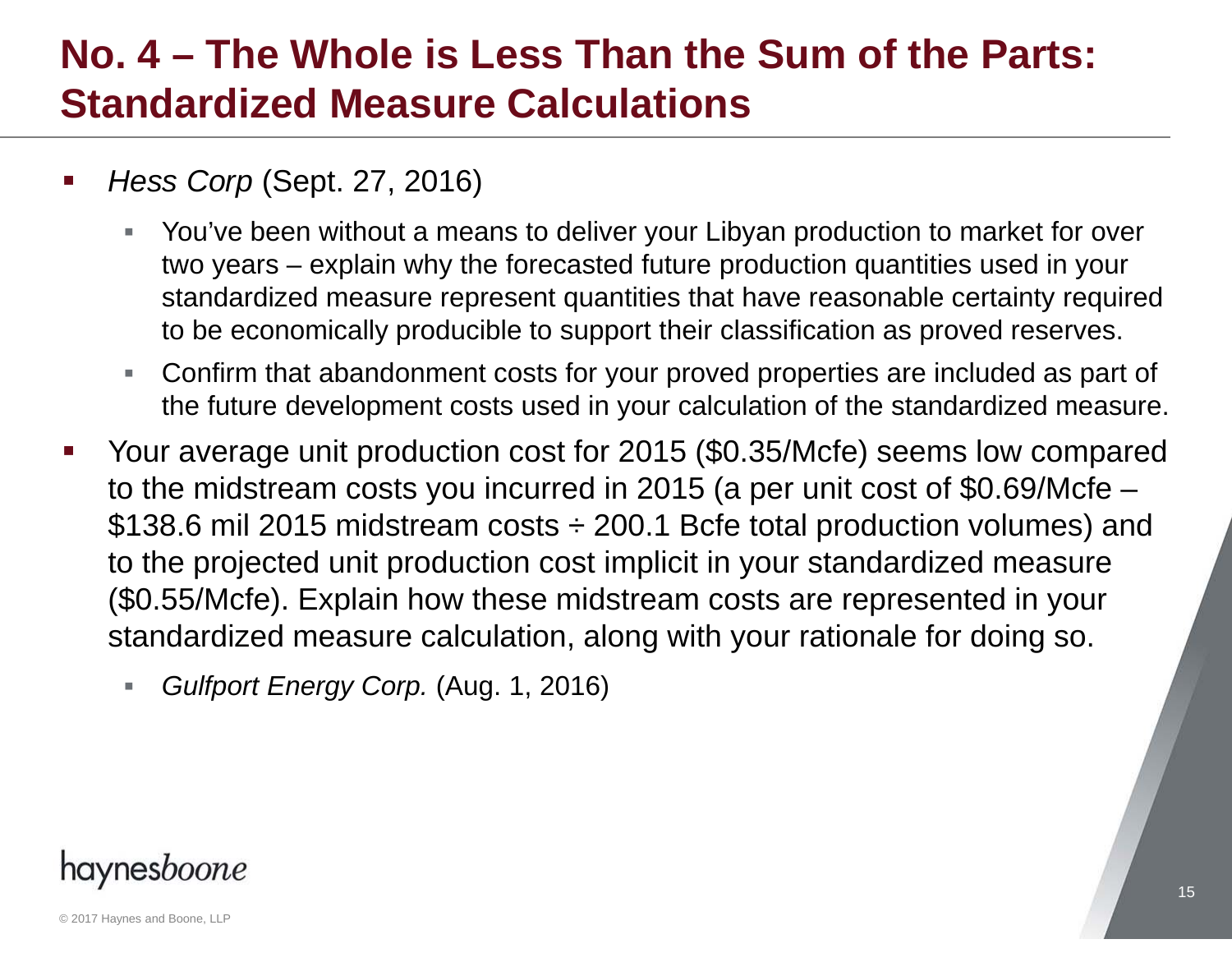# **No. 4 – The Whole is Less Than the Sum of the Parts: Standardized Measure Calculations (cont.)**

- It appears that per-well overhead expenses are excluded from your operated properties' projected production costs – address the impact of your overhead expense on your proved reserves.
	- *RSP Permian, Inc*. (Jan. 24, 2017)
- $\mathcal{L}(\mathcal{L})$  You say your standardized measure does not include any projected cash outflows associated with the settlement of asset retirement obligations because the amounts of those outflows were not material in fiscal 2015 or 2014. Be advised that producers must include estimated cash outflows associated with settling asset retirement obligations in calculating the standardized measure – as such, those periods should be revised to include the omitted amounts, regardless of whether they are material or not.
	- *Vanguard Natural Resources, LLC* (Aug. 5, 2016)
- $\mathcal{L}_{\mathcal{A}}$  Do not combine future production costs and future development costs in your standardized measure – disclose them separately.
	- $\blacksquare$ *JX Holdings, Inc*. (Aug. 26, 2016)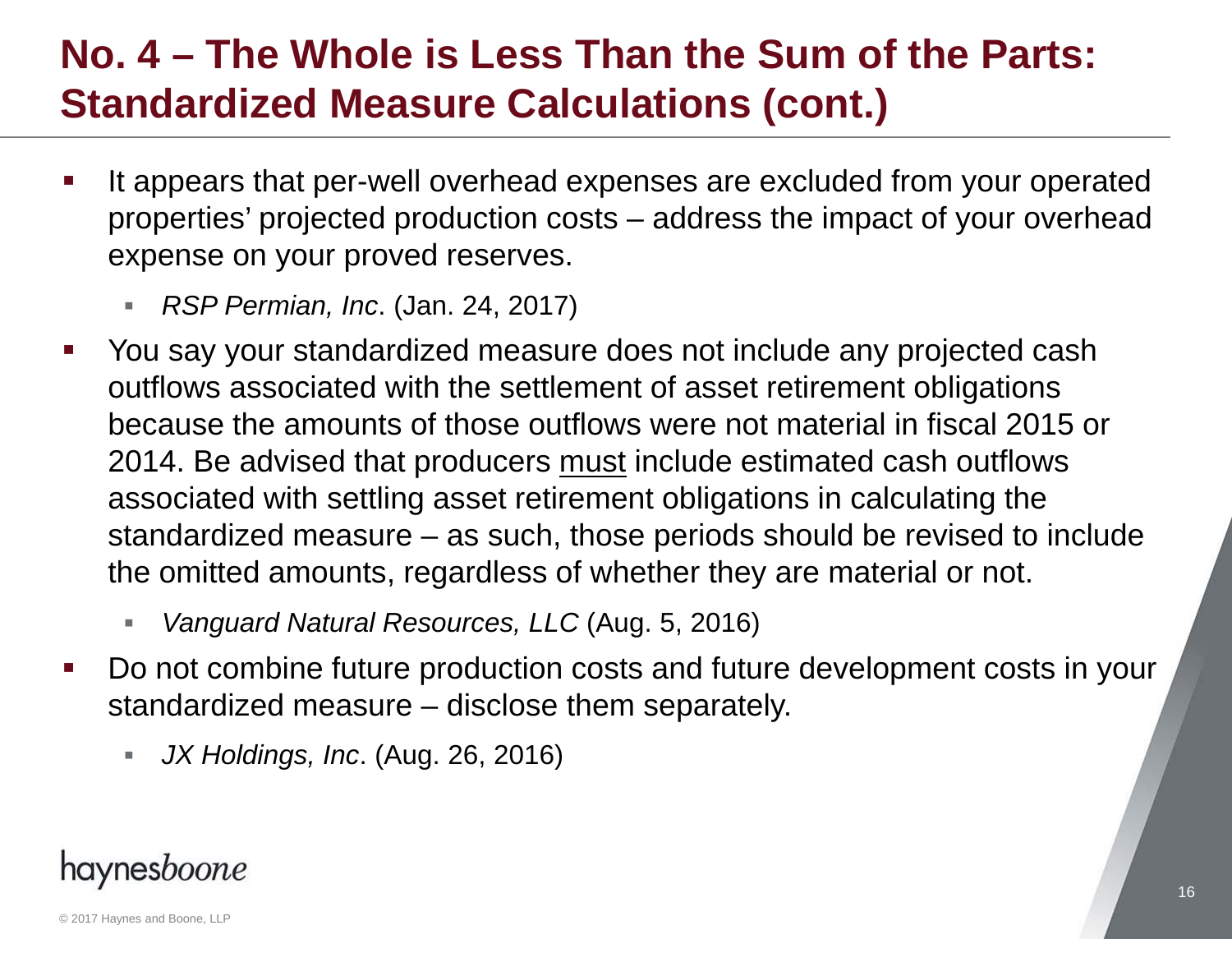# **No. 4 – The Whole is Less Than the Sum of the Parts: Standardized Measure Calculations (cont.)**

- Actual unit development costs incurred in recent periods are notably higher than the projected unit development costs used in the standardized measure calculation.
	- $\blacksquare$  Projected unit development cost derived from your standardized measure at 2015 year-end was \$15.13/BOE – but the actual 2015 unit development cost incurred was \$21.50/BOE – there were similar differences in 2014 and 2013 – explain the reason(s) for these variances.
		- *BP plc* (Nov. 30, 2016)
	- $\mathbb{Z}^+$  Your actual unit development cost incurred for 2015 appears to be \$16.36/BOE, while your projected unit development cost derived from your year-end 2015 standardized measure calculation is \$12.55/BOE – explain reasons for this lower projected unit cost. Since proved reserves are required to be economically producible "under existing economic conditions," we would expect these conversion costs to reflect the levels you have historically incurred.
		- *RSP Permian, Inc*. (Dec. 5, 2016)

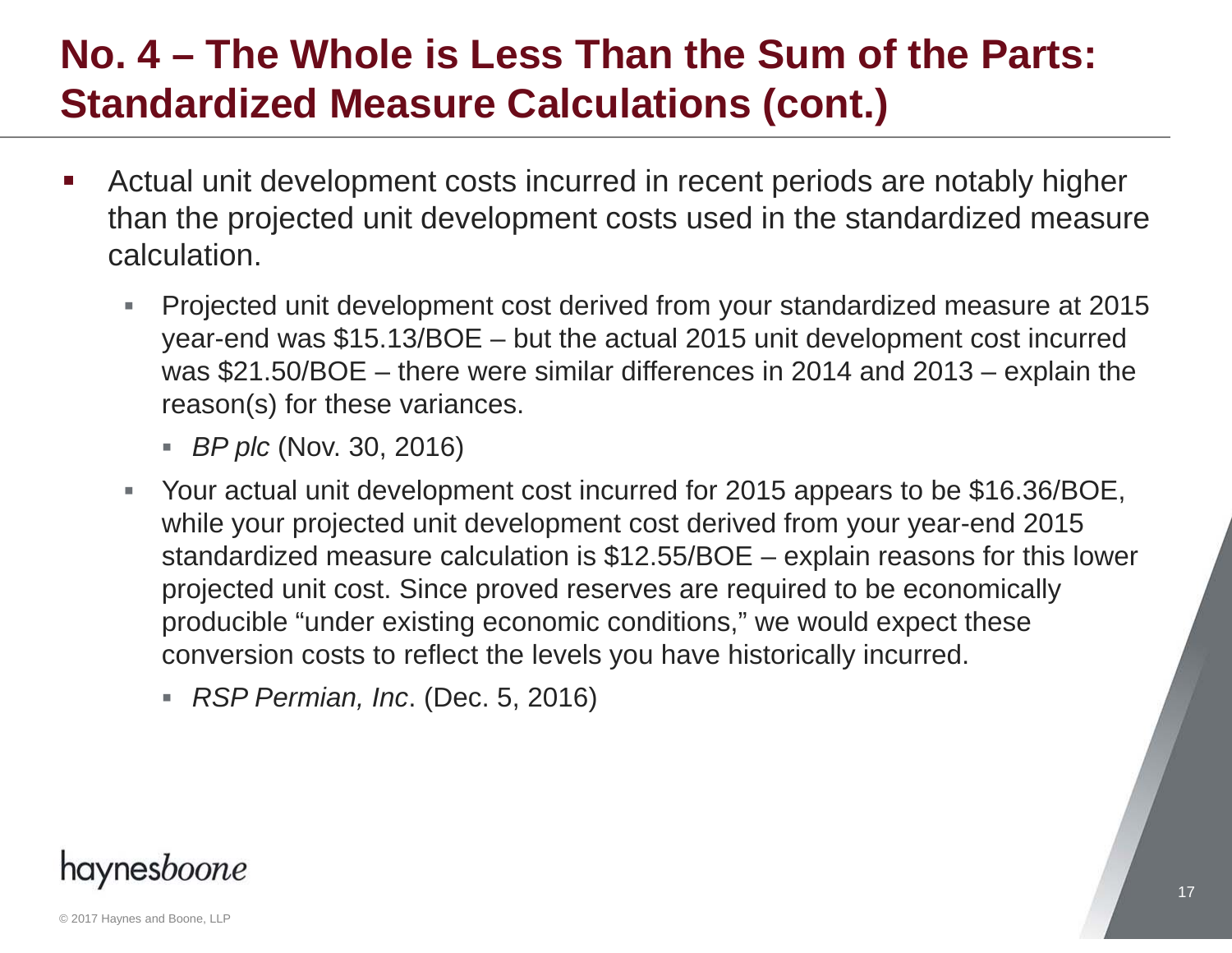# **No. 3 – Change Is the Law of Life: Changes in Reserve Quantities and Values**

- Following the tables detailing changes in net quantities of proved reserves, expand your qualitative disclosure to address the nature and basis for the significant changes (*i.e*., there was no explanation of significant changes).
	- *Petrobras* (Sept. 1, 2016)
- $\mathcal{L}(\mathcal{L})$  Well density was increased from 4 wells per section to 6 wells per section at 2013 year-end, and to 8 wells per section at 2014 year-end.
	- $\mathcal{L}_{\mathcal{A}}$  You classified PUDs related to the *removed* well locations in the Revisions category, and PUDs related to the *new* wells in the Extensions and Discoveries category, which you interpreted as being an extension of the proved drainage area;
	- $\mathcal{L}_{\mathcal{A}}$  To the extent infill wells fall within an area previously determined by drilling on broader spacing within the section, those wells also fall within the previously defined proved area and volume; and
	- $\blacksquare$  Since those infill wells do not alter the extent of the prior proved area or overall volume available for drainage, but result in the recovery of additional reserves *within* the section, the changes in proved estimates relating to infill wells should be classified as Revisions.
		- *PDC Energy, Inc*. (Feb. 18 and Apr. 14, 2016 )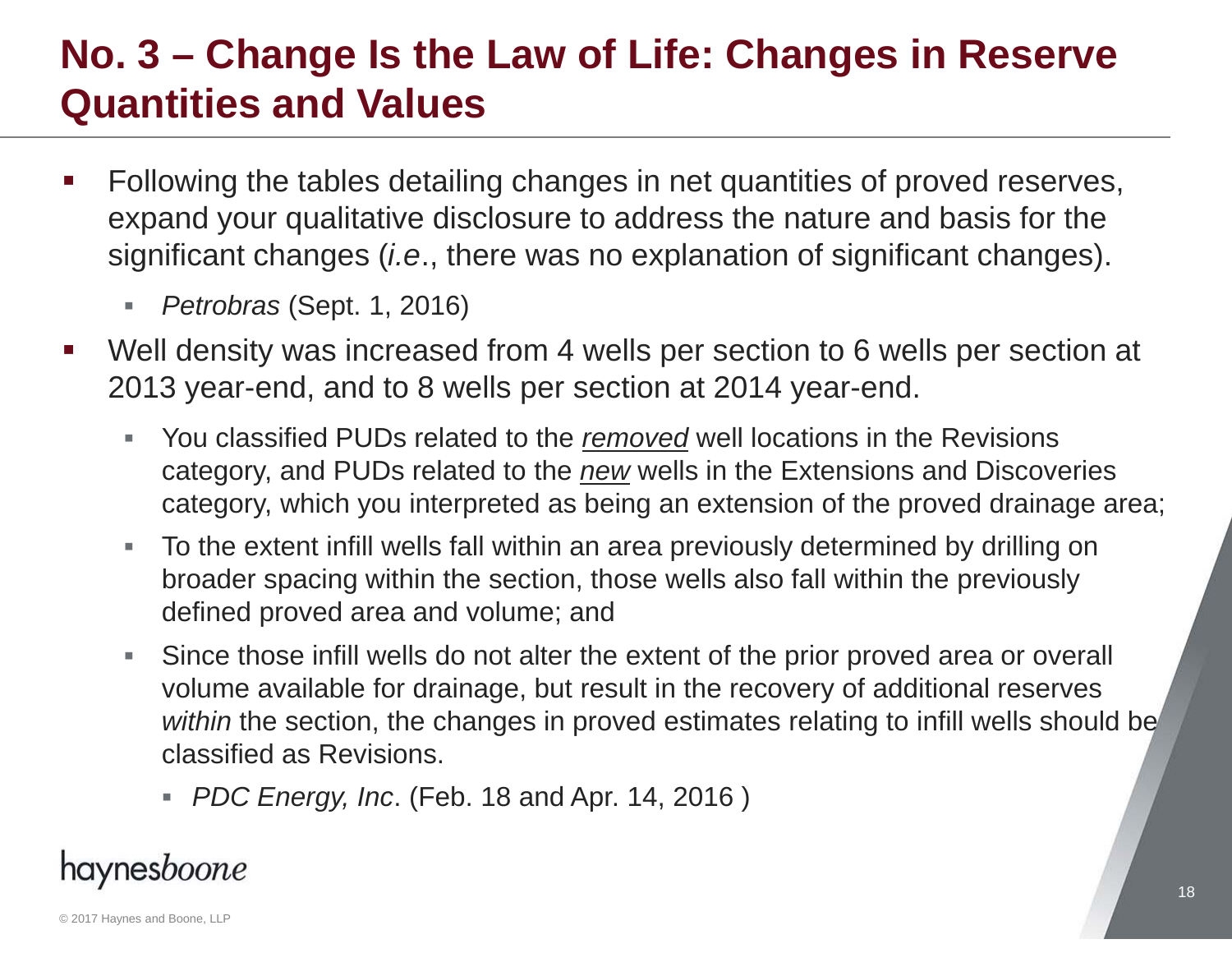# **No. 3 – Change Is the Law of Life: Changes in Reserve Quantities and Values (cont.)**

- Changes in PUDs
	- г Disaggregate the information explaining changes in your PUDs due to revisions of your previous estimates, by separately describing each change caused by:
		- 1.new information obtained from drilling and production history,
		- 2.economic factors,
		- 3. improved recovery, and
		- 4. other revisions, such as changes to prior development plans where reserves not expected to be developed within 5 years since their initial disclosure.

To the extent that any such unrelated change is individually material, identify the individual cause and include details in an accompanying narrative.

- *Total SA* (Sept. 20, 2016)
- $\mathbb{R}^n$  You responded that the revisions of previous PUD estimates were due to changes relating to field performance, well results or changed commercial conditions, including price impacts – quantify (i) impact of each factor that resulted in a material change to your PUDs during 2015 and (ii) each material item underlying the revisions of your estimates for prior years.
	- *BP plc* (Sept. 7 and Nov. 30, 2016)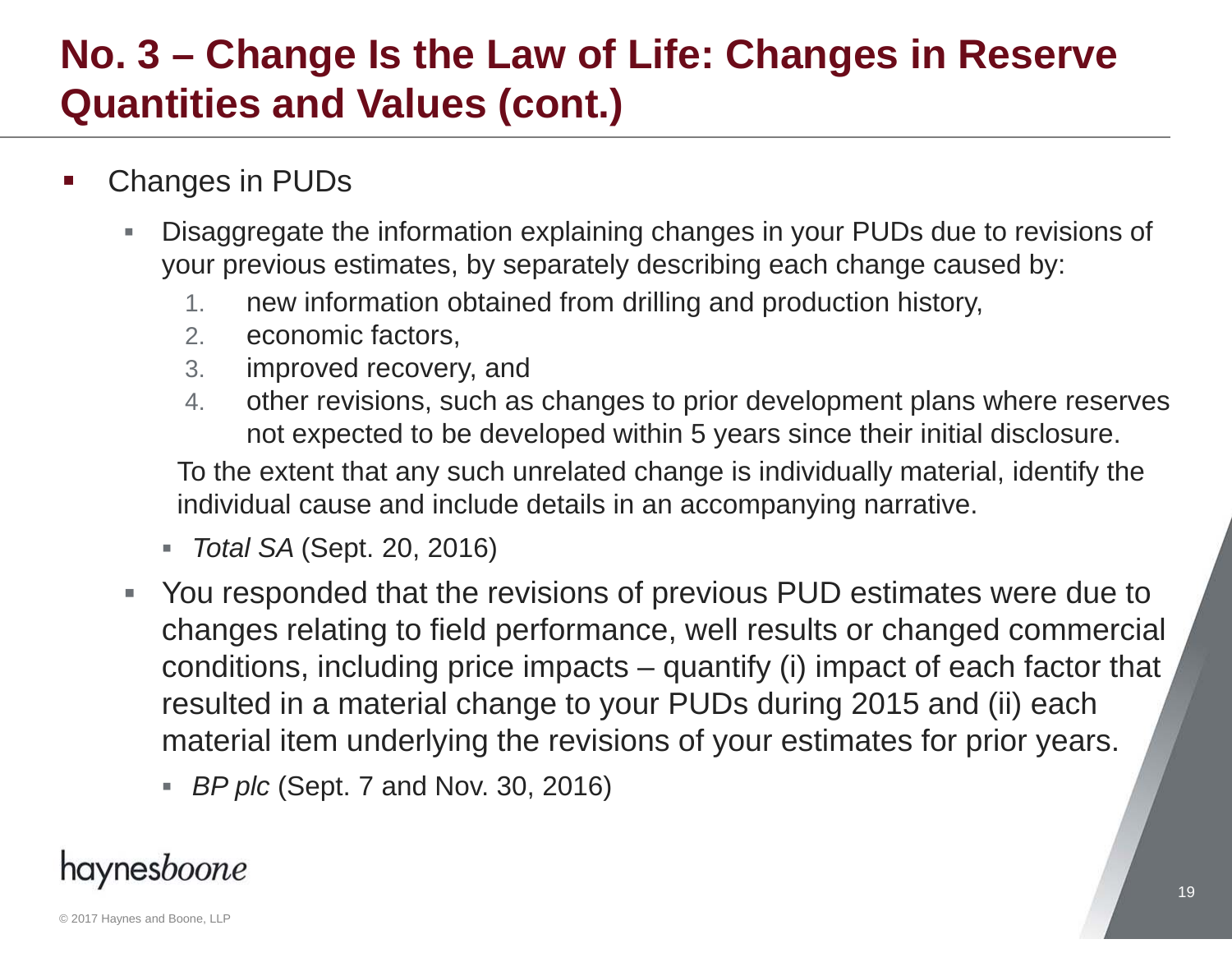# **No. 2 – Get Your DUCs in a Row: Drilled but Uncompleted Wells**

- What proved reserve quantities are associated with suspended wells or wells awaiting completion or resumption of drilling? Are they classified as developed or undeveloped? What are net quantities of PUDs associated with DUC wells that will not be completed within 5 years of their initial disclosure? Why weren't any proved reserves assigned to the 172.5 net development wells that were suspended/waiting on completion?
	- $\blacksquare$ *Anadarko Petrol. Corp.* (Sept. 16 and Oct. 19, 2016)
- $\mathcal{L}(\mathcal{L})$  DUC wells represented ~26% of total PUDs at 12/31/15 – provide more detail about (i) the planned timing and (ii) the expected capex included in estimated future development costs, in order to complete the wells.
	- *SM Energy Company* (July 19, 2016)
- You say you have "built an inventory of uncompleted wells" – what is the number of gross and net wells, related net proved reserves and remaining costs relating to these wells? Why has their completion been deferred?
	- $\blacksquare$ *EOG Resources, Inc*. (July 27, 2016)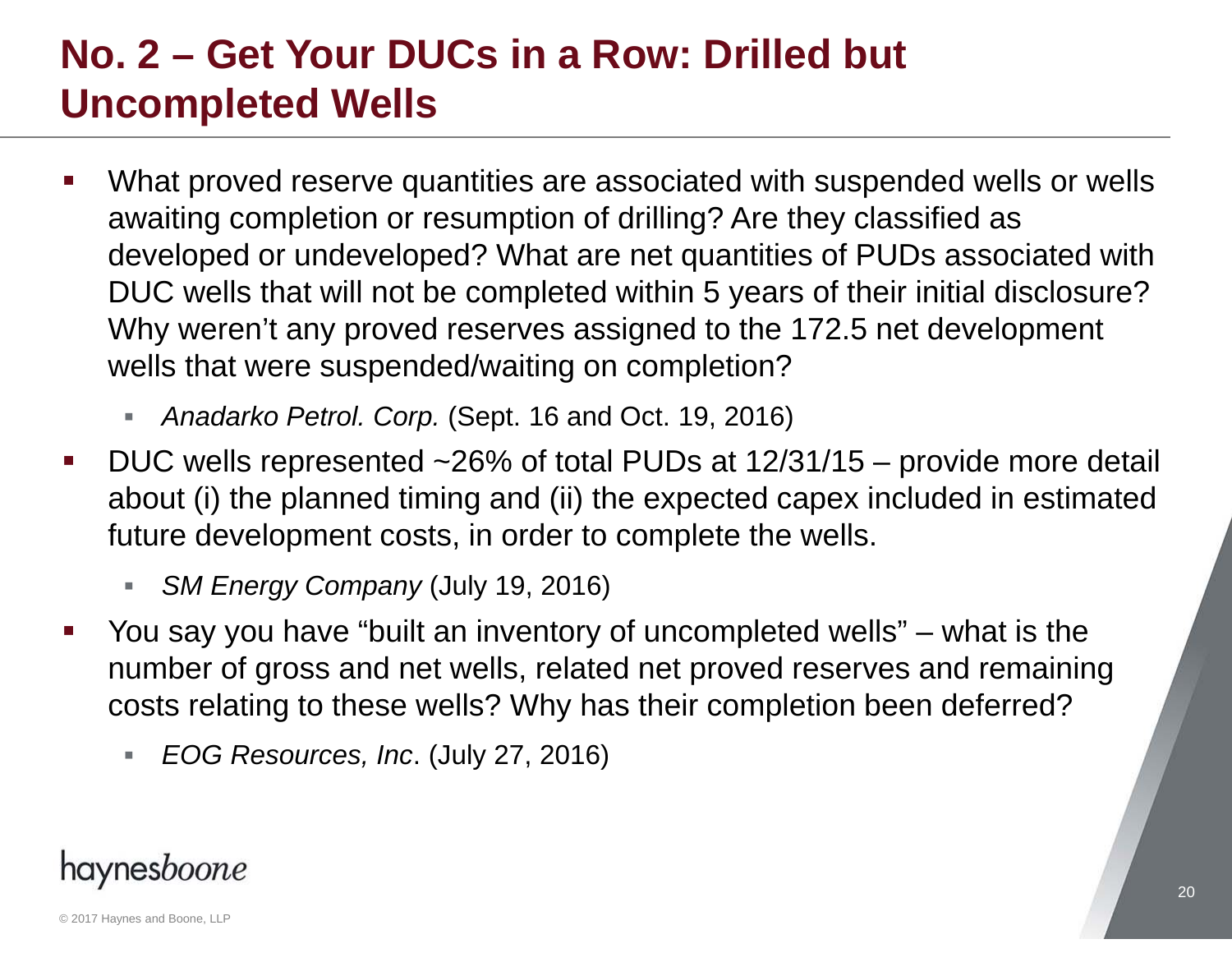# **No. 2 – Get Your DUCs in a Row: Drilled but Uncompleted Wells (cont.)**

- To the extent that the completion of any of your 483 wells that are shut in or awaiting completion is dependent on your forecast of future price improvements, quantify the volumes involved and discuss important economic factors or significant uncertainties as to your plans and completion schedule.
	- г *Mid-Con Energy Partners, LP* (Dec. 5, 2016)
- $\mathcal{L}(\mathcal{L})$  and  $\mathcal{L}(\mathcal{L})$  and  $\mathcal{L}(\mathcal{L})$  You said 98MMBoe of PUDs were associated with your DUCs – confirm that development plans have been adopted for DUCs' locations that will result in their conversion to developed reserves within 5 years of their initial disclosure.
	- $\mathcal{L}_{\mathcal{A}}$ *Noble Energy, Inc*. (Sept. 27, 2016)
- $\blacksquare$  You disclosed that unless prices improved, your 2016 capex budget could be reduced to \$17.5 million, substantially all of which would be spent on completing previously drilled Bakken wells – explain how the development plan for your PUDs complies with the 5-year development timeframe.
	- L. *Abraxas Petroleum Corp* (Dec. 15, 2016)

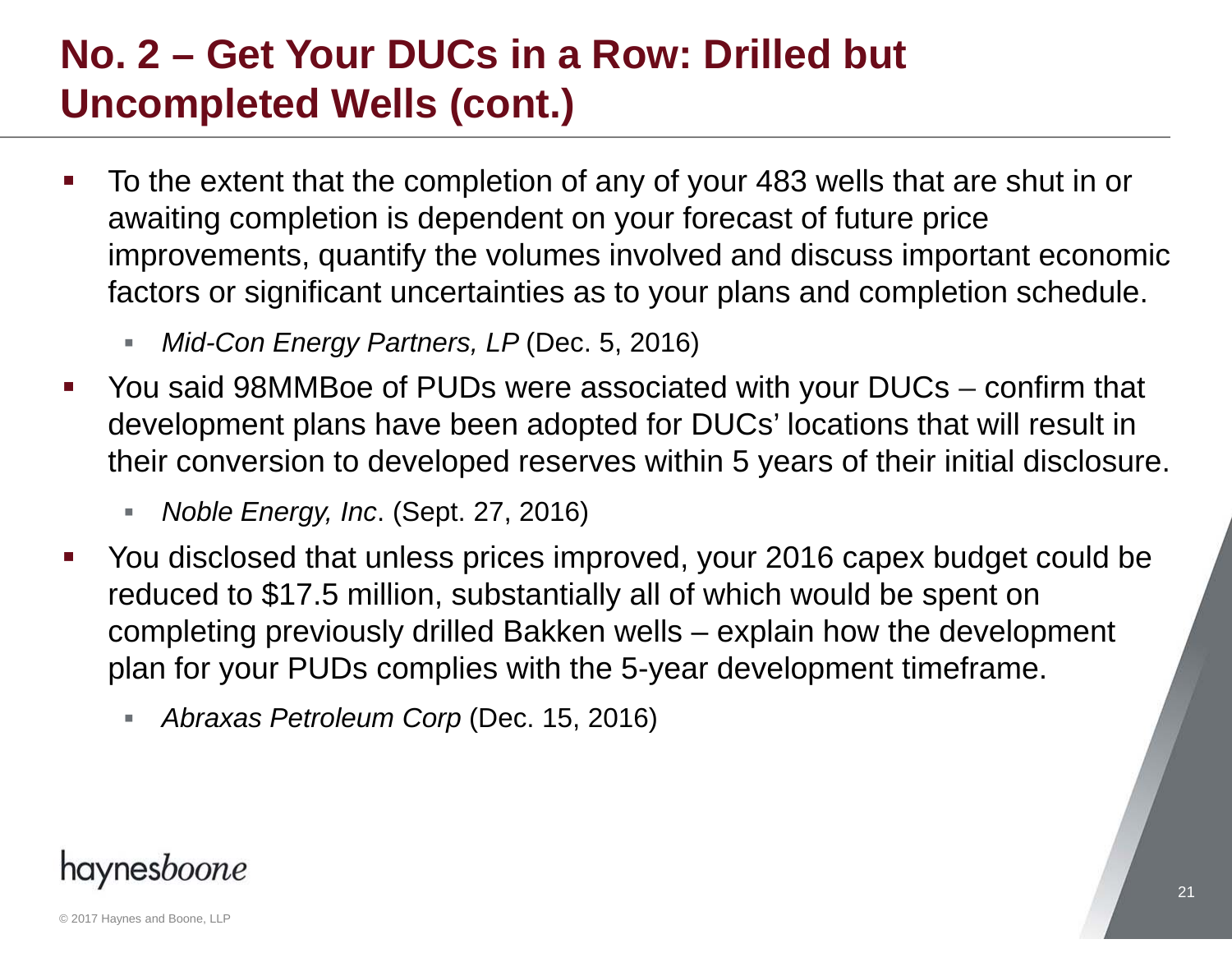# **No. 2 – Get Your DUCs in a Row: Drilled but Uncompleted Wells (cont.)**

- $\mathcal{L}_{\mathcal{A}}$  Cabot Oil &Gas said it expected to develop ~60-70% of its total PUDs over next 3 years - ~27.9% of its total PUDs were drilled and waiting on completion all of its DUC wells had been drilled within the 5-year development window.
	- $\mathcal{L}_{\mathcal{A}}$ Staff: Clarify the extent to which any of your DUC wells will not be completed and the related PUDs converted to developed status within 5 years of initial disclosure. Provide the net quantities of proved reserves, and an explanation of the circumstances that would justify a time period longer than five years to conclude the development of those reserves.
- $\mathcal{L}_{\mathcal{A}}$  Cabot O&G responded that it had 315.5 Bcfe of PUDs (3.85% of total proved reserves) associated with its 2015 DUC inventory expected to be completed beyond 5 years of their initial disclosure, but that all of those DUC wells would be completed and converted to developed status in 2016 and 2017.
	- $\blacksquare$ Staff: We cannot agree with your conclusion that it is appropriate to continue to attribute proved reserves to drilled wells where the completion and conversion of the related undeveloped reserves to developed status is intentionally deferred to a period beyond five years of initial disclosure of such reserves, absent specific circumstances justifying a longer time period.
		- *Cabot Oil & Gas Corp* (Oct. 13, 2016 and Jan. 11, 2017)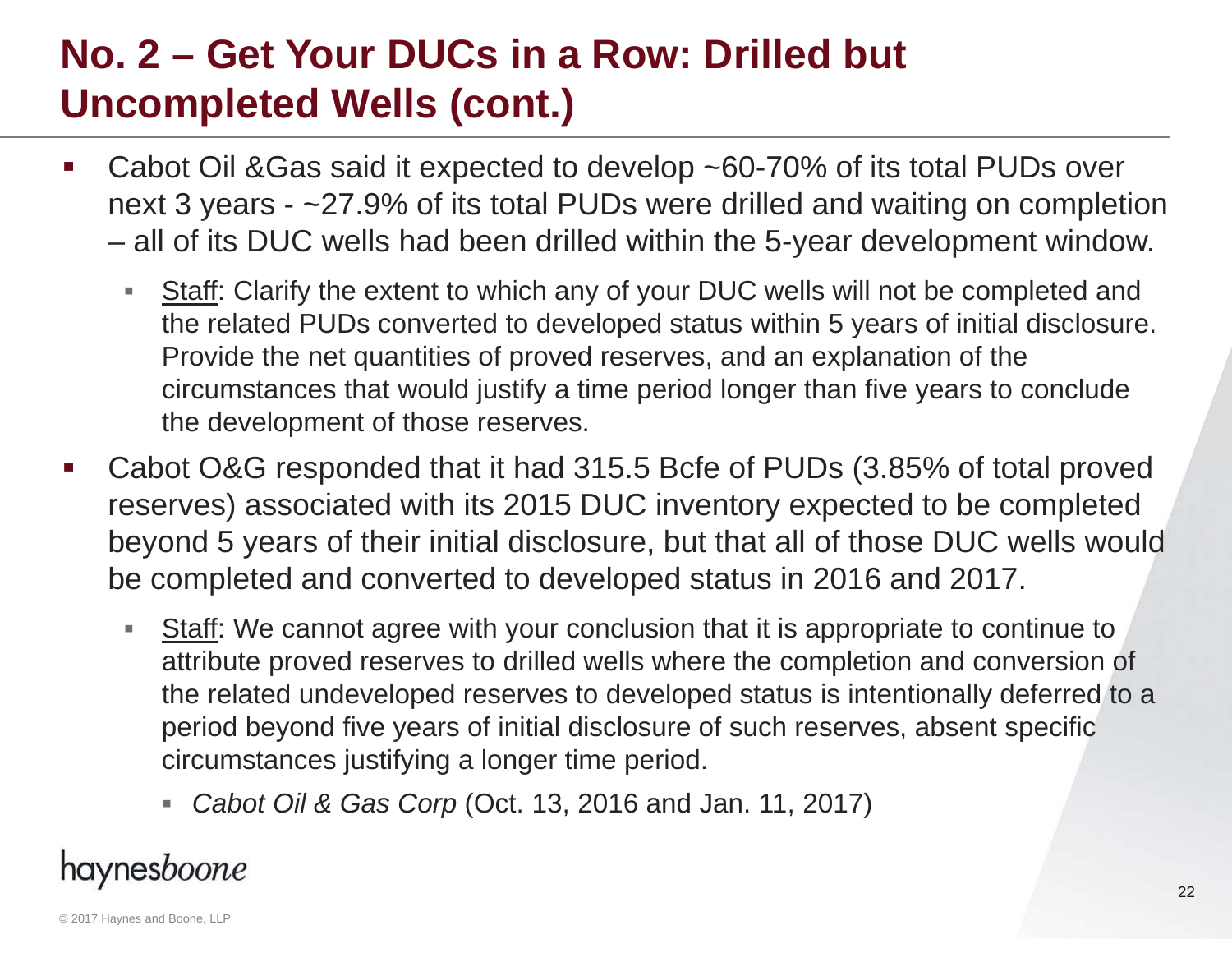# **No. 1 – You Know It Don't Come Easy: Development of Proved Reserves**

- As the case every year, the topic of development of proved reserves garnered the most comments.
	- $\blacksquare$  Capex you budgeted for drilling PUDs over the next 3 years is much higher than the expenditures made to drill PUDs in the prior 3 years – support your statement that operating cash flows will be sufficient to finance your development plan and reduce borrowings:
		- Include a schedule showing the annual planned costs and sources of capital;
		- Explain expectations as to availability of debt/equity financing through the capital markets specifically for PUDs development; and
		- Address restrictions and covenants in your current outstanding debt instruments that limit your ability to incur additional debt.
			- *Vanguard Natural Resources, LLC* (Apr. 22, 2016)
	- You must disclose your NGLs as a separate product type for purposes of reserves and production disclosures, unless the amounts are immaterial.
		- *Mid-Con Energy Partners, LP* (Dec. 23, 2016)

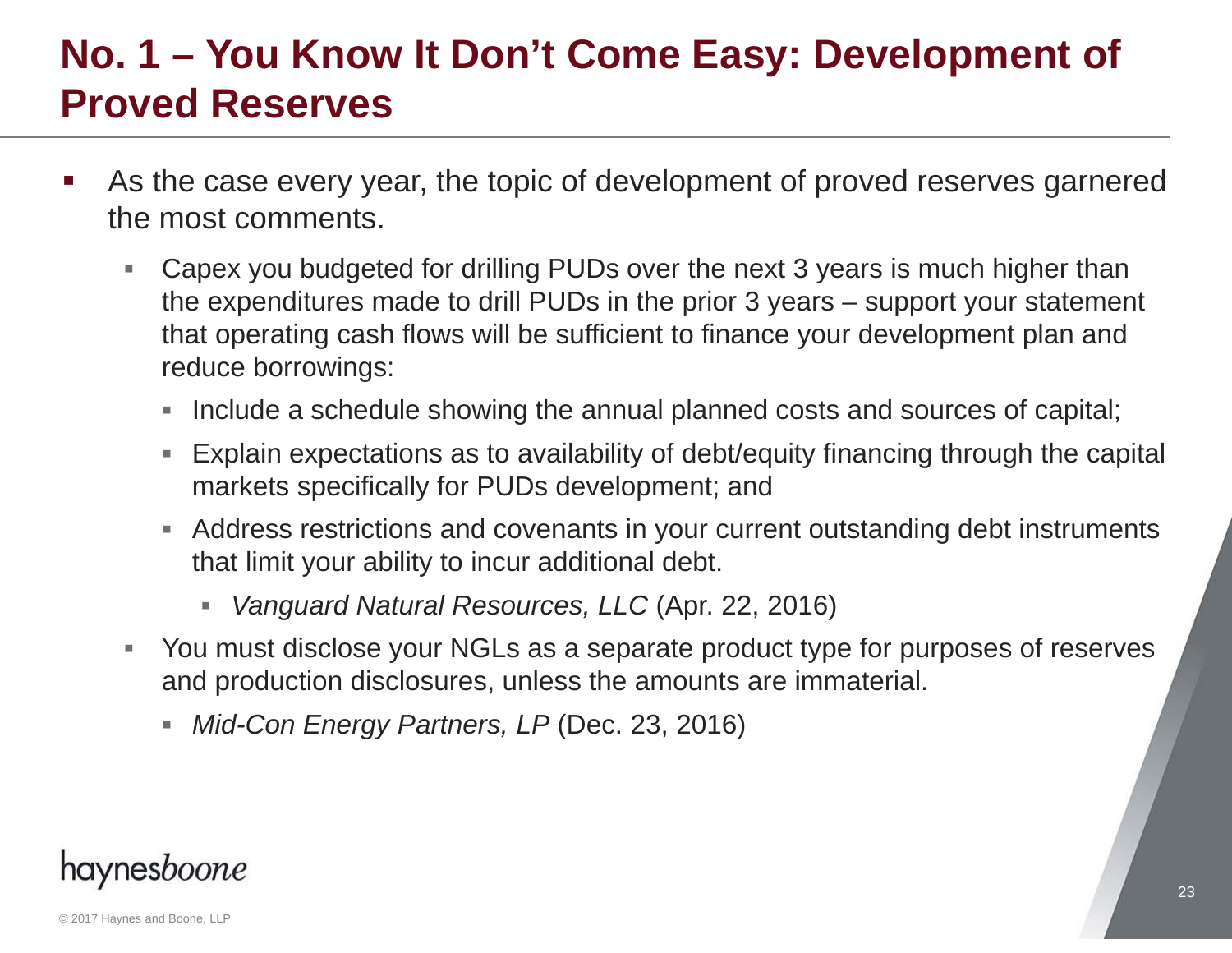# **No. 1 – You Know It Don't Come Easy: Development of Proved Reserves (cont.)**

- $\mathcal{L}_{\mathcal{A}}$  Given your impairment charges in the 3rd quarter, do you intend to report any PUDs as of 12/31/15? How have you satisfied the Reg S-X Rule 4-10(a)(26) definition of "Reserves," that "there must exist, or there must be a reasonable expectation that there will exist …all…financing required to implement the project."
	- ▉ *Lilis Energy, Inc*. (Feb. 2, 2016)
- н Pace of conversion of PUDs to PDs
	- $\blacksquare$  Provide list and analysis comparing (i) the PUD locations scheduled in your 2015 year-end reserves report to be drilled in 2016, to (ii) the PUD locations that had actually been drilled in 2016 - include data that compare the pre-drill and post-drill estimated ultimate recoveries for the drilled PUD locations.
	- $\blacksquare$  Your 4-year total cumulative conversion rate for 2012-2015 is ~55% (9%, 19%, 17% and 10 %, respectively) — a 5-year development plan should result in conversions averaging 20%/year.
		- *RSP Permian, Inc*. (Dec. 5, 2016)
- н Usual requests for development schedules – *e.g*., provide a schedule that shows for each future year, number of gross wells to be drilled, net quantities of proved reserves and estimated capex necessary to convert all your PUDs as of 12/31/15.
	- $\blacksquare$ *Antero Resources Corp*. (Dec. 21, 2016): see also *PDC Energy, Inc*. (June 19, 2017)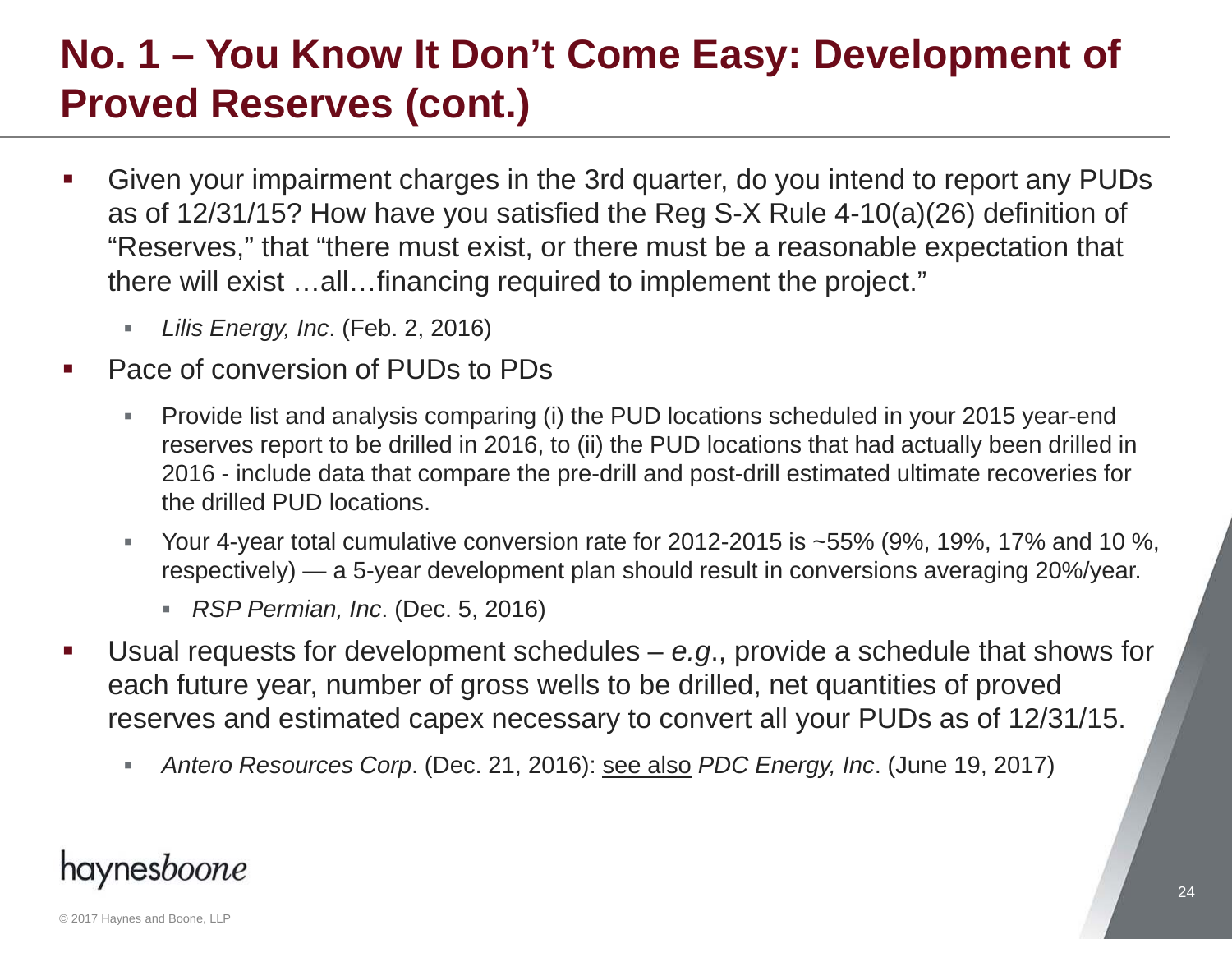# **No. 1 – You Know It Don't Come Easy: Development of Proved Reserves (cont.)**

- Your arguments to justify a time period longer than five years to begin development of Eagle Ford PUDs are not accepted – those delays were caused by internal factors (*i.e*., your decision to slow the pace of investment in your Eagle Ford drilling program).
	- г *ConocoPhillips* (Oct. 7, 2016)
- $\mathcal{L}(\mathcal{L})$  and  $\mathcal{L}(\mathcal{L})$  and  $\mathcal{L}(\mathcal{L})$  You did not convert any PUDs during fiscal 2016 and 2015 – address the reasonable certainty of economical producibility of your PUDs in terms of their being capable of development within 5 years of their initial booking.
	- $\mathcal{L}_{\mathcal{A}}$  How will your development plan be executed? What are the estimated costs to develop your PUDs?
	- ×. Provide your development schedule, showing the number of gross wells to be drilled, net quantities of PUDs to be converted and related capex estimated to be incurred for each annual period until all PUDs as of 12/31/16 have been converted.
		- *Rosehill Resources Inc*. (Apr. 4, 2017)

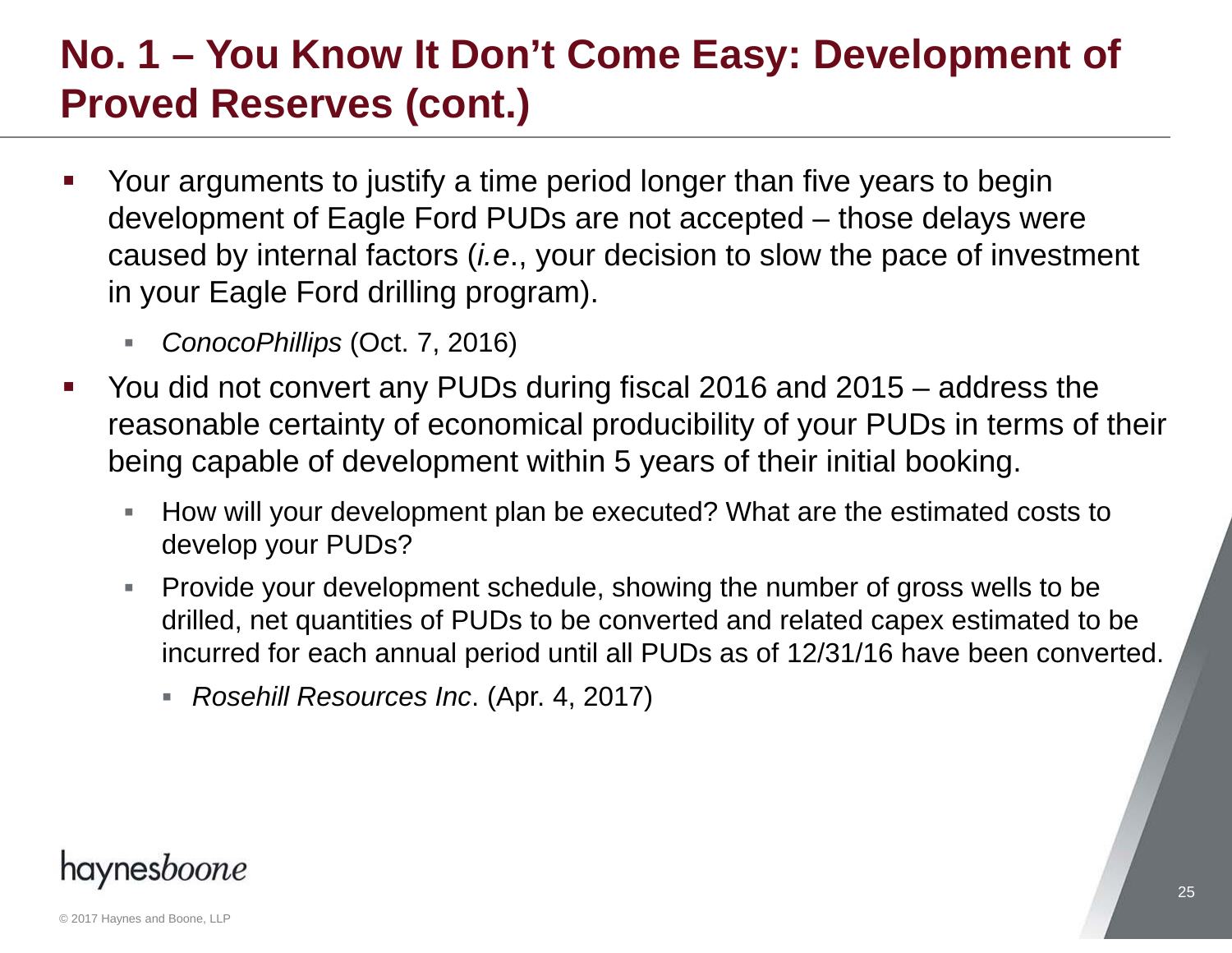# **Annex A – Non-US Companies Receiving SEC Staff Comments Concerning Upstream Issues**

- Total SA (9/20/16)
- $\mathcal{L}_{\mathcal{A}}$ BP plc (9/7/16)
- $\mathcal{L}_{\mathcal{A}}$ Statoil ASA (9/9/16)
- $\mathcal{L}_{\mathcal{A}}$ PetroChina (8/17/16)
- $\mathcal{L}_{\mathcal{A}}$ Ecopetrol SA (11/10/15)
- Royal Dutch Shell plc (8/16/16)
- $\mathcal{L}_{\mathcal{A}}$ Petrobras (9/1/16)
- $\mathcal{L}_{\mathcal{A}}$  Canadian Natural ResourcesLimited (7/24/17)
- $\mathcal{L}(\mathcal{L})$ Sasol Ltd (4/29/16)
- JX Holdings (8/29/16)
- CNOOC Ltd (9/26/16)
- $\mathcal{L}(\mathcal{L})$  and  $\mathcal{L}(\mathcal{L})$  and  $\mathcal{L}(\mathcal{L})$  China Petroleum & Chemical Co (9/14/16)
- Petrobras Argentina SA (12/15/15)
- $\mathcal{L}(\mathcal{L})$ Imperial Oil Ltd (9/9/16)
- $\mathcal{L}(\mathcal{L})$ BHP Billiton Limited (2/10/17)
- GeoPark Limited (12/29/15)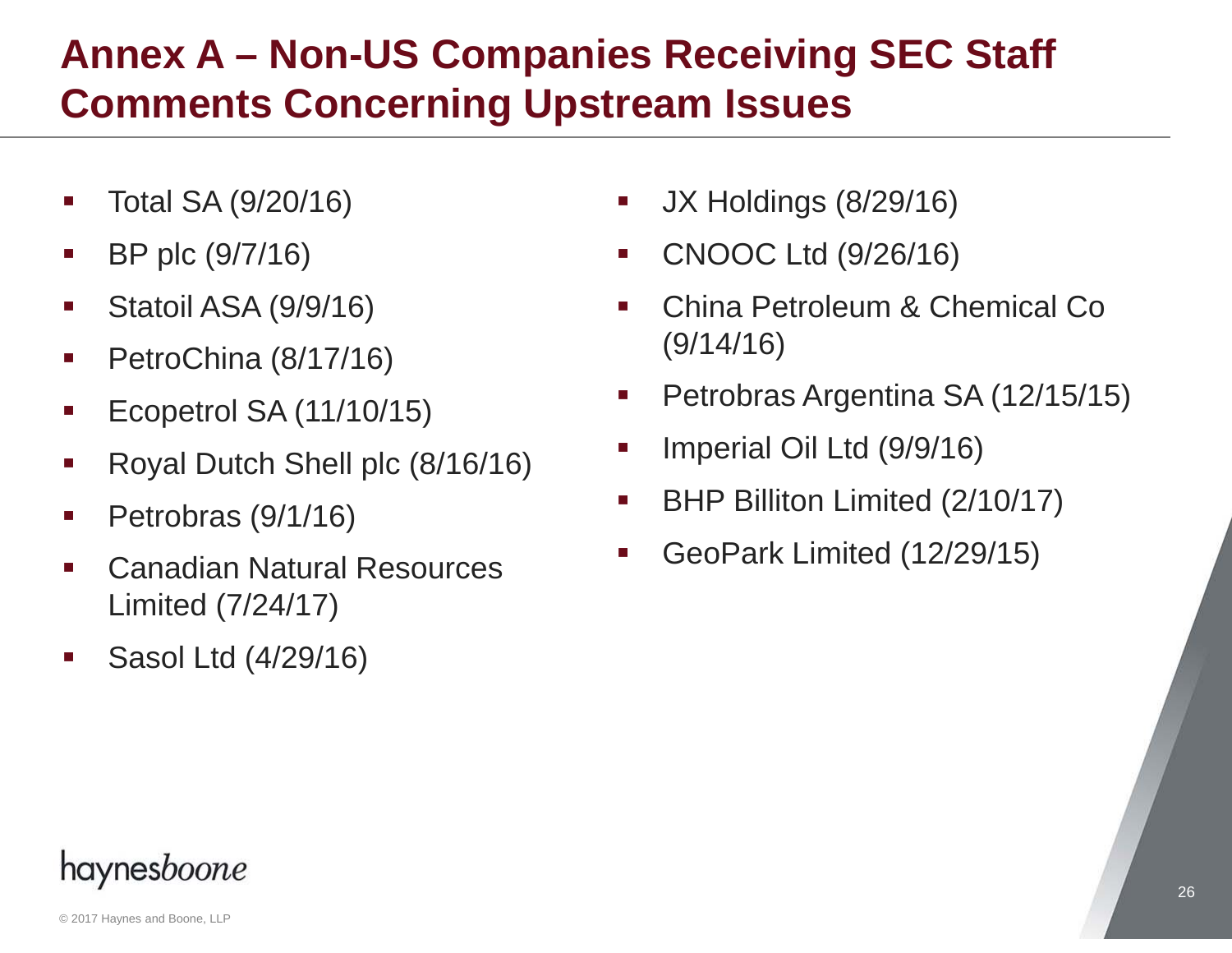# **Speaker Contact Information**



#### **Marc H. Folladori**

marc.folladori@haynesboone.com 713.547.2238